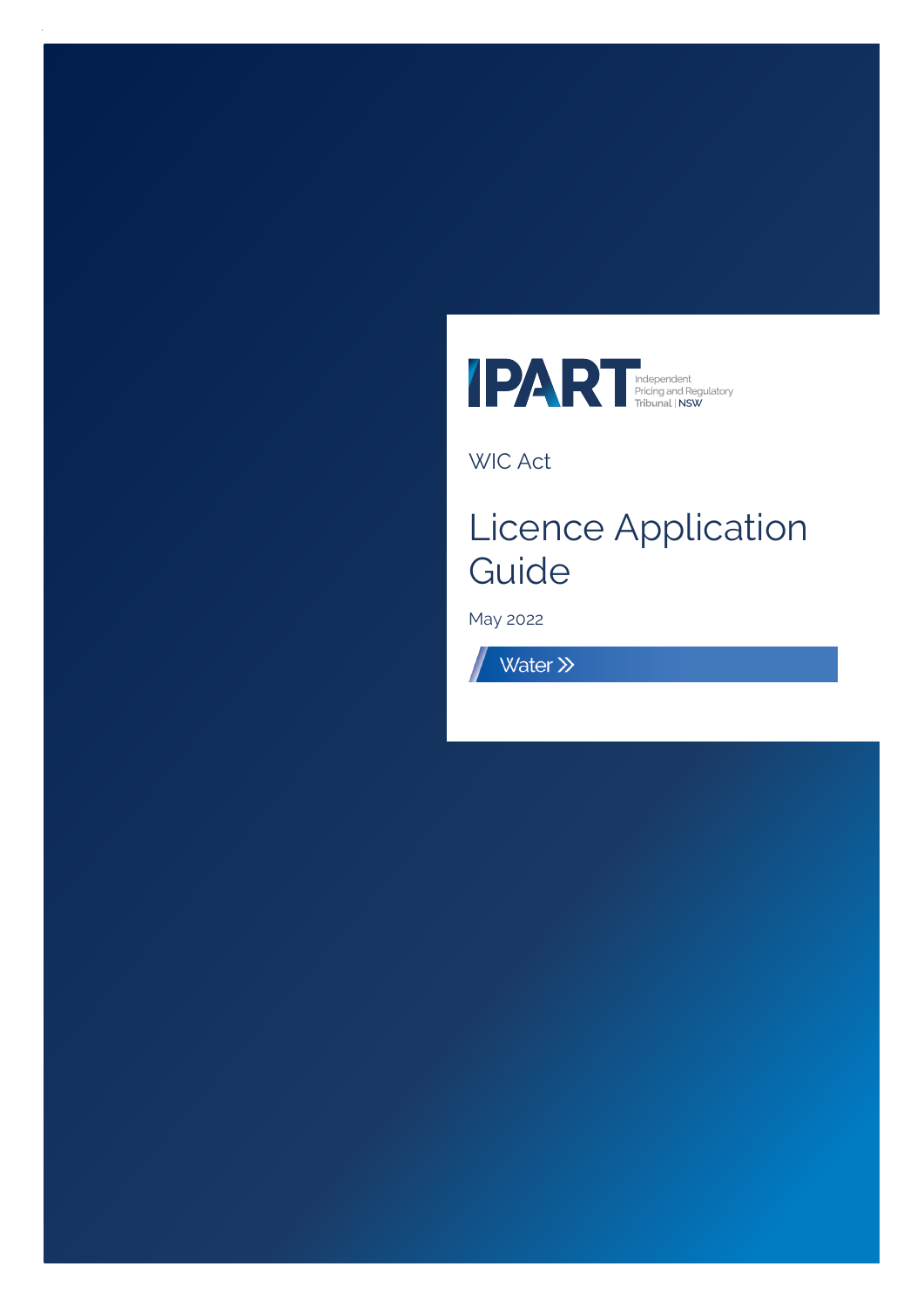#### **Enquiries**

Enquiries regarding this document should be directed to a staff member: Christine Allen (02) 9290 8412 Email: [wica@ipart.nsw.gov.au](file:///C:/Micro%20Focus%20Content%20Manager/Offline%20Records%20(CL)/WORKING%20PAPERS%20-%20Process%20-%20General(19)/wica@ipart.nsw.gov.au)

#### **The Independent Pricing and Regulatory Tribunal (IPART)**

We make the people of NSW better off through independent decisions and advice. IPART's independence is underpinned by an Act of Parliament. Further information on IPART can be obtained from [IPART's website](https://www.ipart.nsw.gov.au/Home).

#### **Acknowledgment of Country**

IPART acknowledges the Traditional Custodians of the lands where we work and live. We pay respect to Elders, past, present and emerging.

We recognise the unique cultural and spiritual relationship and celebrate the contributions of First Nations peoples.

#### Version control

| <b>Issue Number</b> | Date issued    | <b>Notes</b>                                                                                                                                                                                                                                                                                                                 |
|---------------------|----------------|------------------------------------------------------------------------------------------------------------------------------------------------------------------------------------------------------------------------------------------------------------------------------------------------------------------------------|
| 1                   | 12 March 2019  | First release                                                                                                                                                                                                                                                                                                                |
| $\mathcal{P}$       | 22 August 2019 | Changes to lodgement conditions. No<br>USB's can be accepted. Contact IPART<br>for advice on submitting large<br>applications.                                                                                                                                                                                               |
| 3                   | 1 July 2020    | Changed the insurance sections.                                                                                                                                                                                                                                                                                              |
| $\overline{4}$      | 28 July 2021   | Converted to new template style.<br>To compliment new application form:<br>Document restructured<br>Application form question number<br>$\bullet$<br>references added<br>Sections re-written and guidance<br>$\bullet$<br>moved from the application form to<br>the guidance<br>Appendices/Attachments removed.<br>$\bullet$ |
| 5                   | 6 May 2022     | Minor clarifications on the application<br>of State Environmental Planning Policy<br>(Transport and Infrastructure) 2021<br>(ISEPP) in sections 5.7 and 5.7.1.<br>Updated references to the 2021 ISEPP.                                                                                                                      |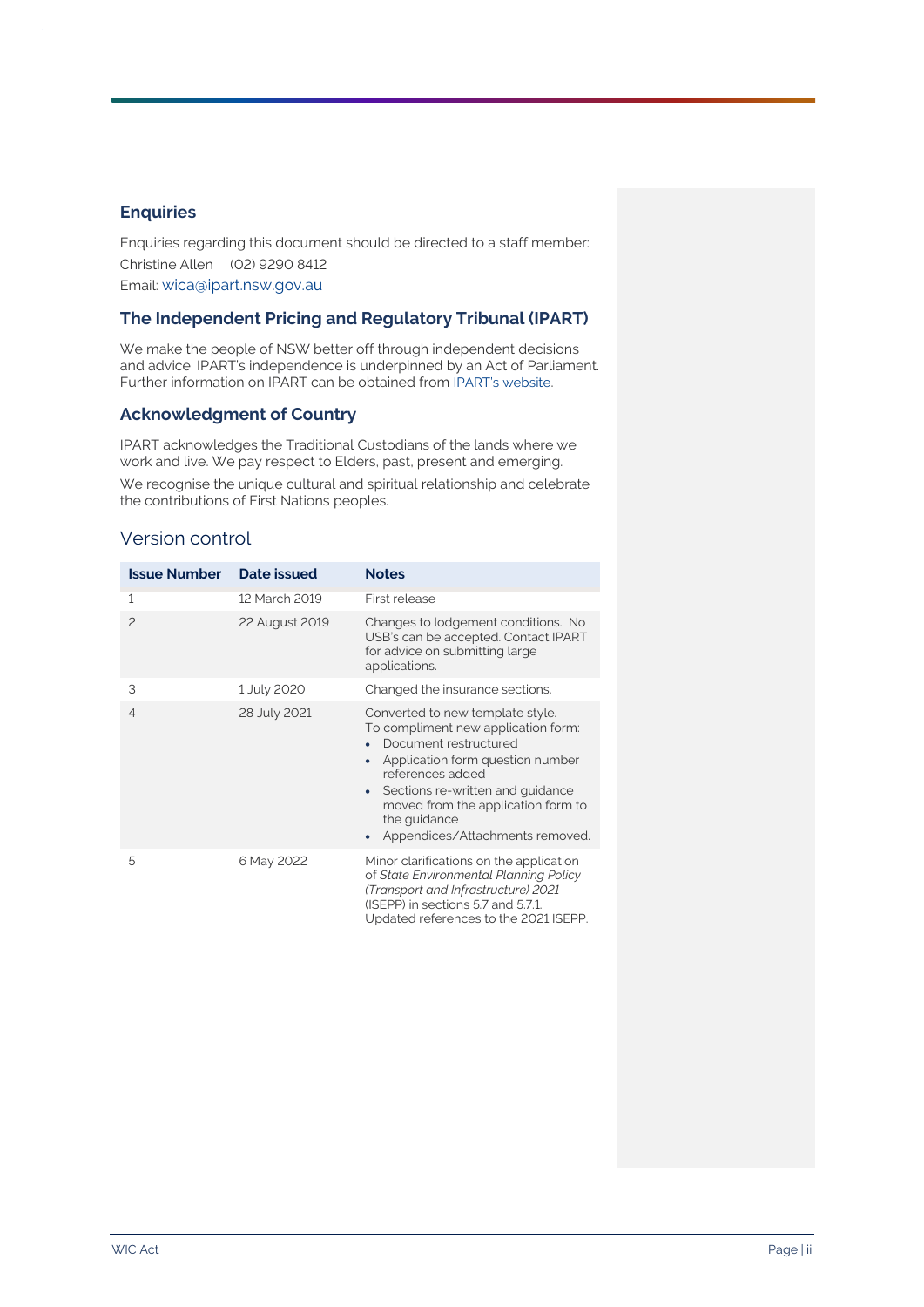# **Contents**

 $\mathcal{L}$ 

| 1   | <b>Before you start</b>                                                                                         | 1              |
|-----|-----------------------------------------------------------------------------------------------------------------|----------------|
| 1.1 | General instructions to applicant corporations                                                                  | $\mathbf{1}$   |
| 1.2 | What happens once you have submitted your application form?                                                     | 5              |
| 2   | <b>About the application</b>                                                                                    | 7              |
|     | Questions 1 to 7                                                                                                | $\overline{7}$ |
| 3   | <b>Organisational capacity</b>                                                                                  | 8              |
|     | Questions 8 to 15                                                                                               | 8              |
| 3.1 | Is the applicant corporation or its related entities disqualified corporations?                                 | 8              |
| 3.2 | Organisational capacity to undertake the activities                                                             | $\mathcal{G}$  |
| 3.3 | What insurance arrangements have been made?                                                                     | $\mathcal{Q}$  |
| 4   | <b>Financial capacity</b>                                                                                       | 11             |
|     | Questions 16 and 17                                                                                             | 11             |
| 4.1 | How do the authorised activities affect the level of financial capacity?                                        | 12             |
| 4.2 | What can provide evidence of financial capacity?                                                                | 13             |
| 4.3 | What is the financial viability of the scheme?                                                                  | 14             |
| 4.4 | What are contextual considerations?                                                                             | 15             |
| 4.5 | Estimated price for services                                                                                    | 16             |
| 5   | <b>Technical capacity</b>                                                                                       | 17             |
|     | Questions 18 to 39                                                                                              | 17             |
| 5.1 | What technical capacity does the applicant corporation need to have?                                            | 17             |
| 5.2 | Area of operations                                                                                              | 18             |
| 5.3 | End uses for non-potable water or recycled water                                                                | 19             |
| 5.4 | What should a risk assessment include?                                                                          | 20             |
| 5.5 | What is the applicant corporation's experience?                                                                 | 21             |
| 5.6 | Staging of the scheme and the infrastructure                                                                    | 21             |
| 5.7 | What capability does the applicant corporation have to prevent significant risks of<br>harm to the environment? | 22             |
| 5.8 | What management plans does the application corporation need to have?                                            | 24             |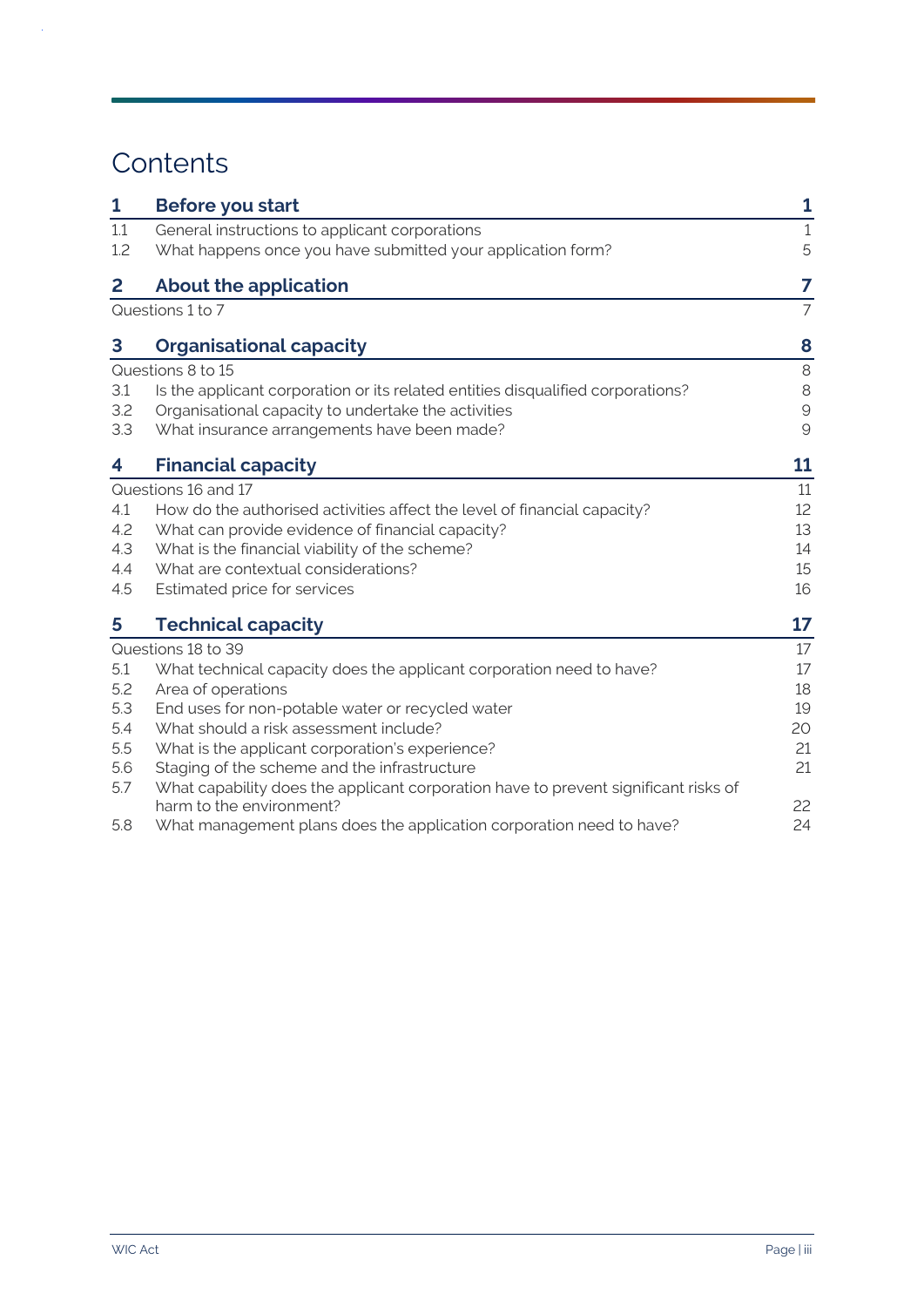### <span id="page-3-0"></span>1 Before you start

The *Water Industry Competition Act 2006* (NSW) (WIC Act) came into force on 8 August 2008 and includes provisions for the licensing of private sector water utilities.

Under the WIC Act, the Minister is responsible for granting the following licences:

- The **network operator's licence**, for the construction, maintenance and operation of water industry infrastructure.
- The **retail supplier's licence** for the supply of water or the provision of sewerage services, by means of water industry infrastructure.

The Independent Pricing and Regulatory Tribunal of NSW (IPART) is responsible for receiving and assessing licence applications and for the continuing administration and enforcement of licences.

This guidance document provides information to assist you to complete your licence application.

### <span id="page-3-1"></span>1.1 General instructions to applicant corporations

As part of the application process we must assess an applicant corporation's capacity to undertake the proposed licensed activities.

The questions asked in the application form are designed to allow you to establish the applicant corporation's capacity and expertise to carry out the proposed activities in compliance with the licence (if granted), the WIC Act and the *Water Industry Competition (General) Regulation 2008* (NSW) (WIC Reg).

For a licence to be determined, the Minister must be satisfied of the requirements set out in section 10 of the WIC Act. In this Guidance Document, we have broadly grouped these requirements into organisational capacity (section 3), financial capacity (section 4) and technical capacity (section 5).

Your responses should include all the necessary information to demonstrate an extensive understanding of the activities the applicant corporation is proposing to undertake. This includes the issues or impacts associated with these activities, and the processes required to address or manage these issues or impacts. The information provided in your application should reflect the type, size, complexity and level of risk associated with the activities to be licensed.<sup>a</sup>

For example, a recycled water scheme involving a single source, basic treatment, and single pipeline to one commercial customer will be less complex and therefore require less supporting information than a multi-source scheme, with complex treatment and a pipe network ultimately supplying a mix of commercial and residential customers.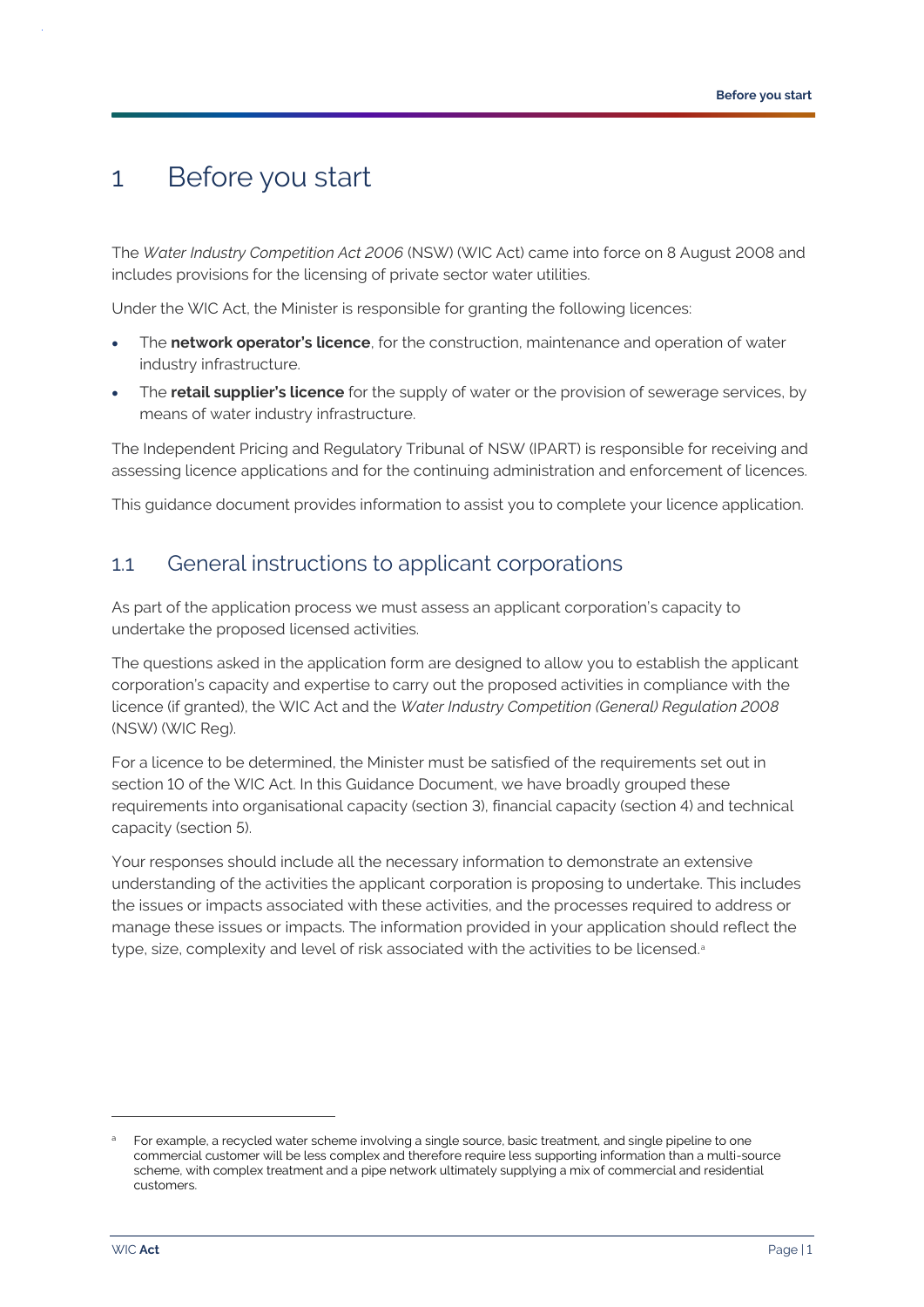In making an assessment, we also have regard to the licensing principles in section 7 of the WIC Act. <sup>b</sup> These are:

- The protection of public health, the environment, public safety and consumers generally
- The encouragement of competition in the supply of water and the provision of sewerage services
- Ensuring the sustainability of water resources
- The promotion of production and use of recycled water
- The promotion of policies set out in any prescribed water policy document $\epsilon$
- The potential for adverse financial implications for small retail customers generally arising from the activities proposed to be covered by the licence
- The promotion of the equitable sharing among participants in the drinking water market of the costs of water industry infrastructure that significantly contributes to water security.

Where more extensive information is required in response to a question (e.g. management plans or environmental assessment documents), the application form requests you include the information as an attachment to the application. This ensures we have enough information to make an assessment in accordance with the relevant legislation.

 $^{\rm b}$  In considering whether or not to grant a licence, and the conditions of that licence, the Minister must have regard to a number of principles. These are detailed in section 7 of the WIC Act.

<sup>c</sup> NSW Government, 2017 Metropolitan water Plan – water for a liveable, growing and resilient greater Sydney*,* [https://www.planning.nsw.gov.au/-/media/Files/DPE/Other/About-us/Metropolitan-Water/2017-Metropolitan-](https://www.planning.nsw.gov.au/-/media/Files/DPE/Other/About-us/Metropolitan-Water/2017-Metropolitan-Water-Plan.pdf?la=en)[Water-Plan.pdf?la=en](https://www.planning.nsw.gov.au/-/media/Files/DPE/Other/About-us/Metropolitan-Water/2017-Metropolitan-Water-Plan.pdf?la=en)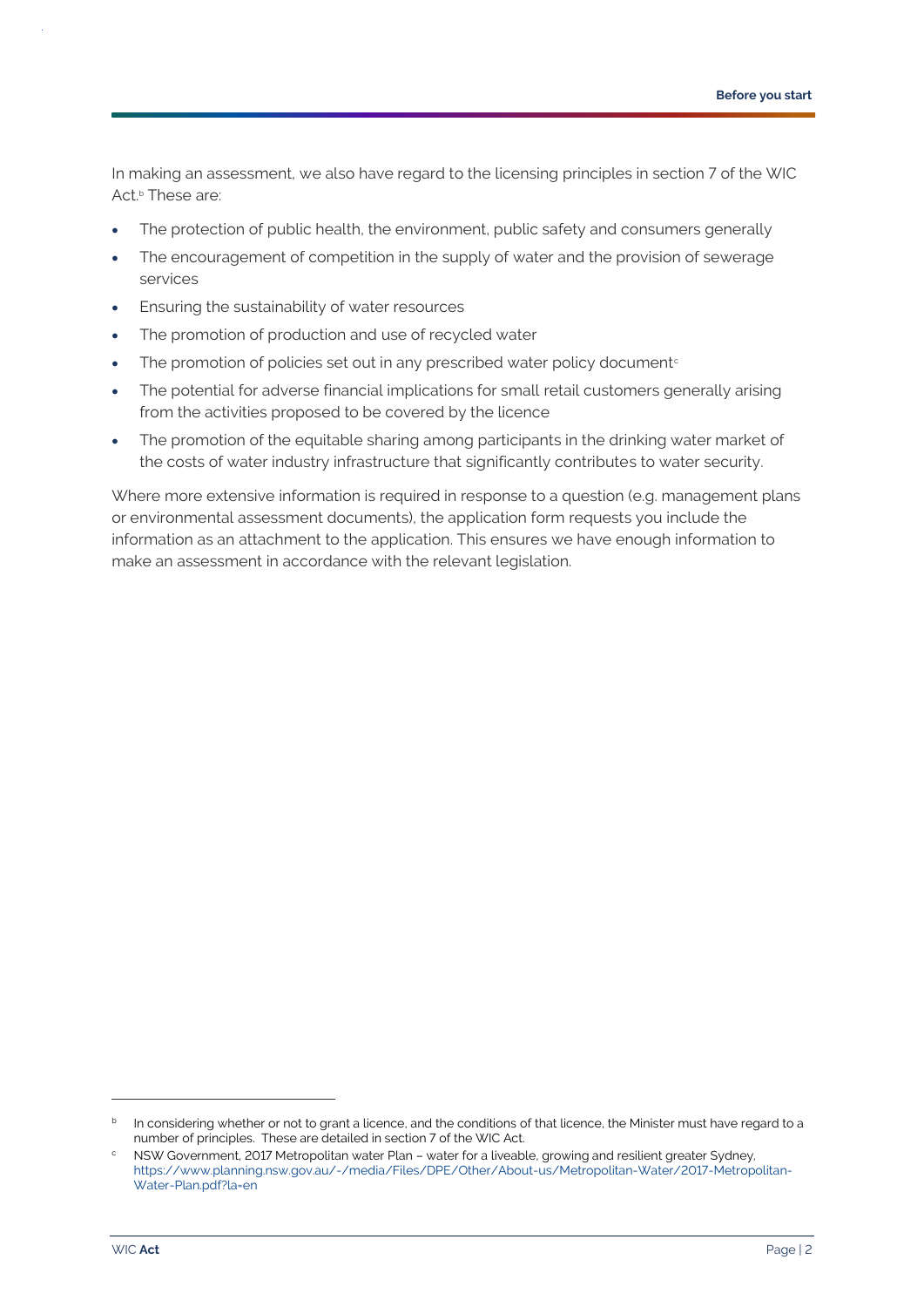#### Box 1 Structuring application responses

The applicant corporation is responsible for providing correct information and for proving the applicant's capacity. To assist with our assessment of your application we request you:

- Label responses and attachments with the application question number being addressed in the document and/or the file name.
- Provide evidence and explain how this evidence supports your response.
- Do not provide information that is unnecessary to the application. For lengthy documents tell us where the document addresses a question. For example, use highlighting, and/or by indicating sections or page numbers.
- Mark attachments that you wish to remain confidential as 'confidential' (discussed in **section [1.1.1](#page-5-0)** below).

**Failure to follow these guidelines may delay, or lead to rejection of, your application.**

#### <span id="page-5-0"></span>1.1.1 How do we treat confidential information?

We use transparent and publicly available processes to consider applications and must invite submissions on applications from the public. Unless they are confidential, we treat your applications and attachments as public documents. We publish these documents on our website and distribute them to interested parties as appropriate.

Subject to our disclosure obligations (referred to below), we will treat financial information provided for the purposes of your application as confidential. We may share that information with our consultants but will do so on a confidential and 'need to know' basis.

You should let us know if you consider other aspects of your application to be confidential so that we can discuss your confidentiality concerns with you. In general, we do not consider consultant reports, risk assessments and other technical information to be confidential.

In particular, you should provide separate confidential documents (i.e. documents in a separate computer file or files), which are clearly marked "confidential" in the filename, use a watermark (if possible), and clearly identify the confidential information that should not be publicly released.

If we agree with your confidentiality claims, we will publish only your public application responses on our website. However, we will give a copy of your confidential application responses to the Ministers specified by the WIC Act and WIC Reg. We are required to do this under section 9(1)(b) of the WIC Act.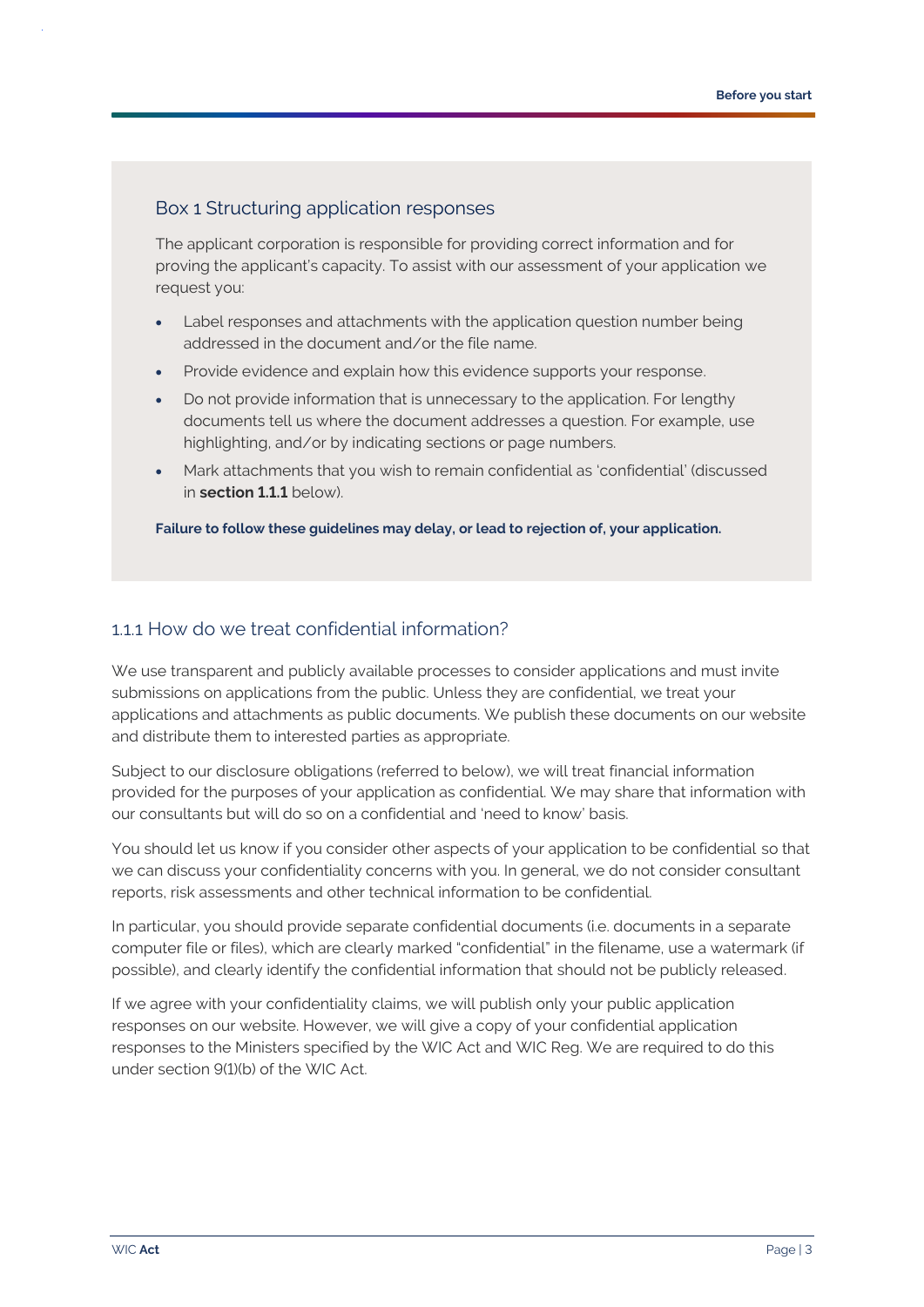If we do not agree with all your confidentiality claims, we will explain where we disagree and ask you if you would prefer to either:

- withdraw your claim of confidentiality; or
- maintain your claim, which will mean that the information over which claim confidentiality does not form part of your application, so we will not take it into account.

Further, where taking into account confidential information you have provided may deny procedural fairness to other parties, we may invite you to withdraw your claim of confidentiality. If you do not, we may be unable to take the information into account in determining your application.

Please note that third parties may apply under the *Government Information (Public Access) Act 2009* (NSW) for access to applications, including applications that contain confidential information. If we receive such an application, we are required to decide on disclosure in accordance with that Act. That Act includes a requirement (in section 54) to take such steps as are reasonably practicable to consult with a "person" (which includes a corporation) before providing access to information relating to that person, in certain circumstances.

Where an application includes personal information, IPART will deal with that information in accordance with the information protection principles set out in the *Privacy and Personal Information Protection Act 1998*.

#### 1.1.2 Is there an application fee?

Application fees apply for new licences. The application fees are:

- Network operator's licence \$2,500
- Retail supplier's licence \$2,500
- Both a network operator's licence and retail supplier's licence \$5,000.

There is no fee for application for licence variations.

The appropriate licence application fee should be made payable to the Independent Pricing and Regulatory Tribunal of NSW or by electronic transfer to:

Westpac Banking Corporation

BSB: 032-001

Account No: 205717

Reference: WICA app

Provide a copy of the electronic transfer receipt with your licence application. You should contact us if you need to pay your licence application fee in other ways.

Note that once an application has been submitted, your application fee(s) will not be refunded if your application is refused or withdrawn.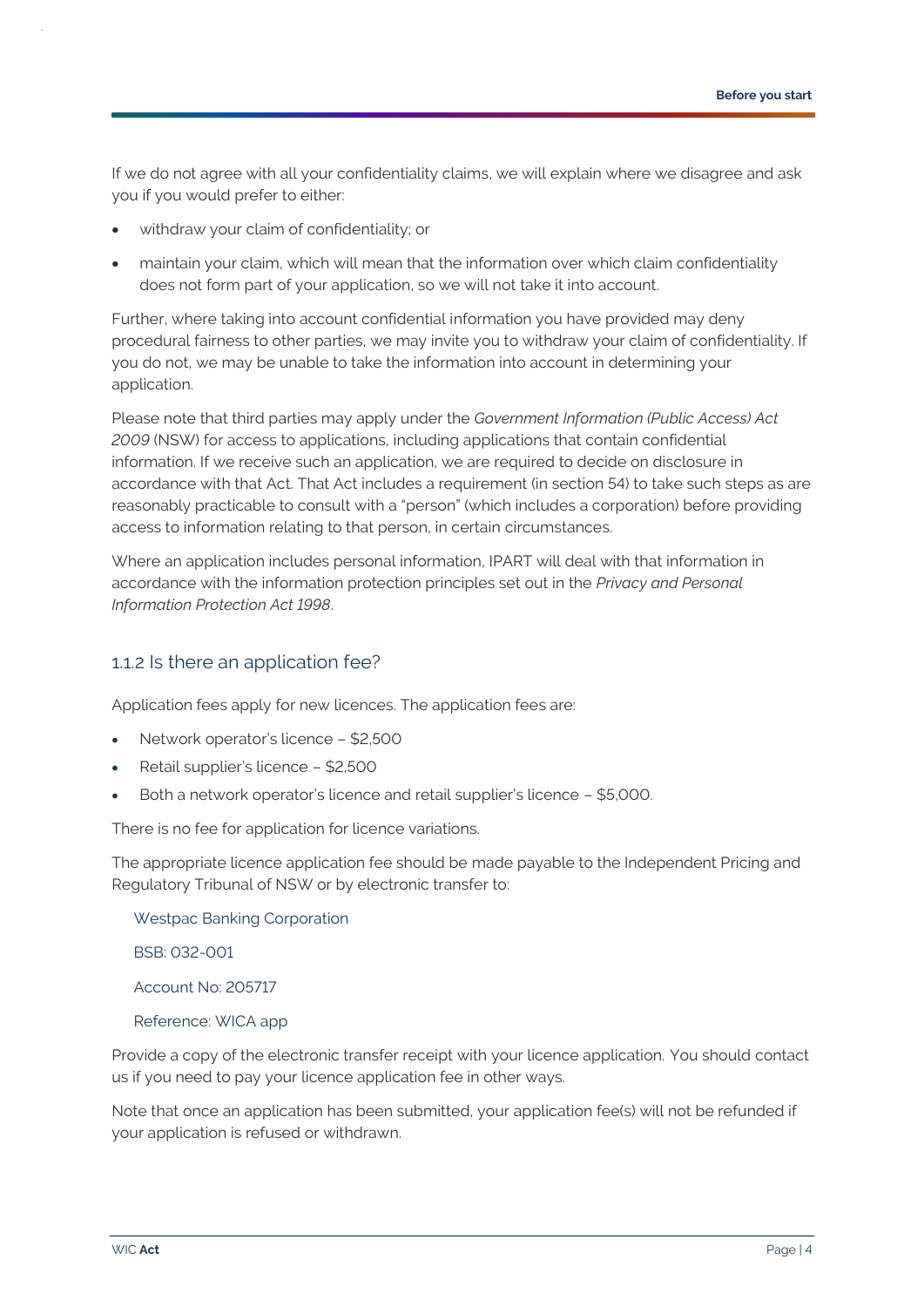#### <span id="page-7-1"></span>1.1.3 How to submit the application

To submit an application, you will need to submit the completed application form and attachments containing all relevant supporting documents. Please note that where there is more than one attachment in a question, they should be labelled as separate files, and combined into a single electronic folder/zip file.

When you have completed your application, you should submit via email (email to [wica@ipart.nsw.gov.au\)](mailto:wica@ipart.nsw.gov.au) for applications below 10 MB. For larger applications, contact the applications team on (02) 9290 8412 or [wica@ipart.nsw.gov.au](mailto:wica@ipart.nsw.gov.au) so that secure file transfer arrangements can be made.<sup>d</sup>

#### Do you require further information?

If you have further questions about your application, you can contact our Water Regulation and Compliance team via:

- Email: [wica@ipart.nsw.gov.au,](mailto:wica@ipart.nsw.gov.au) or
- Telephone: (02) 9290 8412.

We encourage you to discuss your licence application and obtain assistance from the Water Regulation and Compliance team prior to formally submitting your application. Once we receive your application, we will assign you a contact officer, who will manage your application and remain in contact with you throughout the application and assessment process.

### <span id="page-7-0"></span>1.2 What happens once you have submitted your application form?

#### 1.2.4 What will happen next?

We will check that your application form is complete and that you have supplied all the necessary information and supporting documentation.

If your application is complete, we will undertake public consultation and a detailed assessment of your application before preparing a recommendation to the Minister to either grant or refuse the licence(s).

If your application is incomplete, we will not process it and you will be asked in writing to supply the missing information. This is likely to delay assessment of your application. We may also request additional information in response to submissions made during our public consultation or our detailed assessment of your application.

You can withdraw your application at any stage during the assessment process.

We use a secure file transfer service (e.g. Sigbox) for larger files. Please note we do not accept USB's or other storage media for applications.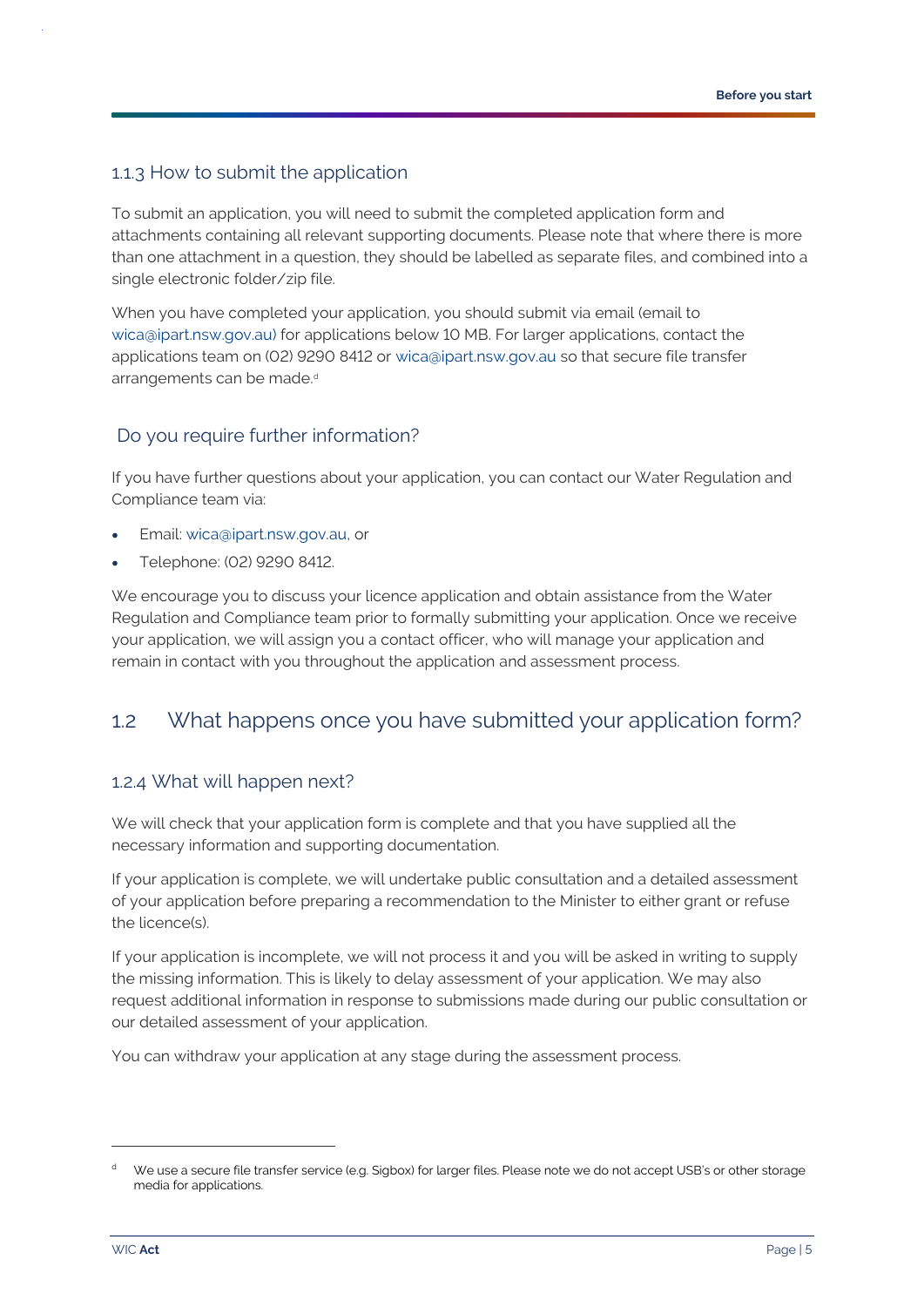We try to process applications quickly. Complete applications are generally processed between 6 to 9 months, depending on the complexity of the project, quality of the application and your responsiveness to requests for information.

Please note we will not assess or advertise an incomplete application. All information and supporting documents, including where required, environmental assessment documents, risk assessments, water balance reports, noise and odour reports or land capability assessments must be submitted. These documents must be of a suitable standard.

#### 1.2.5 What are an applicant's continuing compliance and audit obligations?

Licensing obligations are set out in the WIC Act and WIC Reg. These instruments also set out the standard licence conditions.

We have prepared fact sheets and FAQs (see below) that explain a licensee's compliance and audit obligations following the granting of a WIC Act licence.

The granting of a network licence does not allow the applicant corporation to bring any new water or sewerage infrastructure into immediate commercial operation. A licensee must obtain approval from the Minister before commencing the commercial operation of new water or sewerage infrastructure.

For further information, please refer to the following fact sheets or contact our Water Regulation and Compliance team as per the contact details in **section [1.1.3](#page-7-1)** above.

You can find our fact sheets and FAQs on our website at [WICA Fact Sheets and FAQs.](https://www.ipart.nsw.gov.au/Home/Industries/Water/Alternate-water-utilities-WIC-Act/WIC-Act-Fact-Sheets-FAQs)

Our fact sheets include:

- [Water licensing assessment timeline](http://www.ipart.nsw.gov.au/Home/Industries/Water/Alternate-water-utilities-WICA/WICA-Fact-Sheets-FAQs/Fact-Sheet-Water-Licensing-Assessment-Timeline-August-2017)
- [Consulting on WICA Applications](http://www.ipart.nsw.gov.au/Home/Industries/Water/Alternate-water-utilities-WICA/WICA-Fact-Sheets-FAQs/Fact-Sheet-Consulting-on-WICA-applications-October-2018)
- [Environmental assessment](http://www.ipart.nsw.gov.au/Home/Industries/Water/Alternate-water-utilities-WICA/WICA-Fact-Sheets-FAQs/Fact-Sheet-%E2%80%93-Environmental-Assessment-under-the-Water-Industry-Competition-Act-2006-%E2%80%93-May-2017)
- [Sustainability assessment sewerage schemes](https://www.ipart.nsw.gov.au/Home/Industries/Water/Alternate-water-utilities-WICA/WICA-Fact-Sheets-FAQs/Fact-Sheet-Sustainability-Assessment-sewerage-schemes-under-the-Water-Industry-Competition-Act-2006-February-2012)
- [Technology assessment non potable water schemes.](https://www.ipart.nsw.gov.au/Home/Industries/Water/Alternate-water-utilities-WICA/WICA-Fact-Sheets-FAQs/Fact-sheet-Technology-assessment-non-potable-water-schemes-under-the-Water-Industry-Competition-Act-2006-February-2012)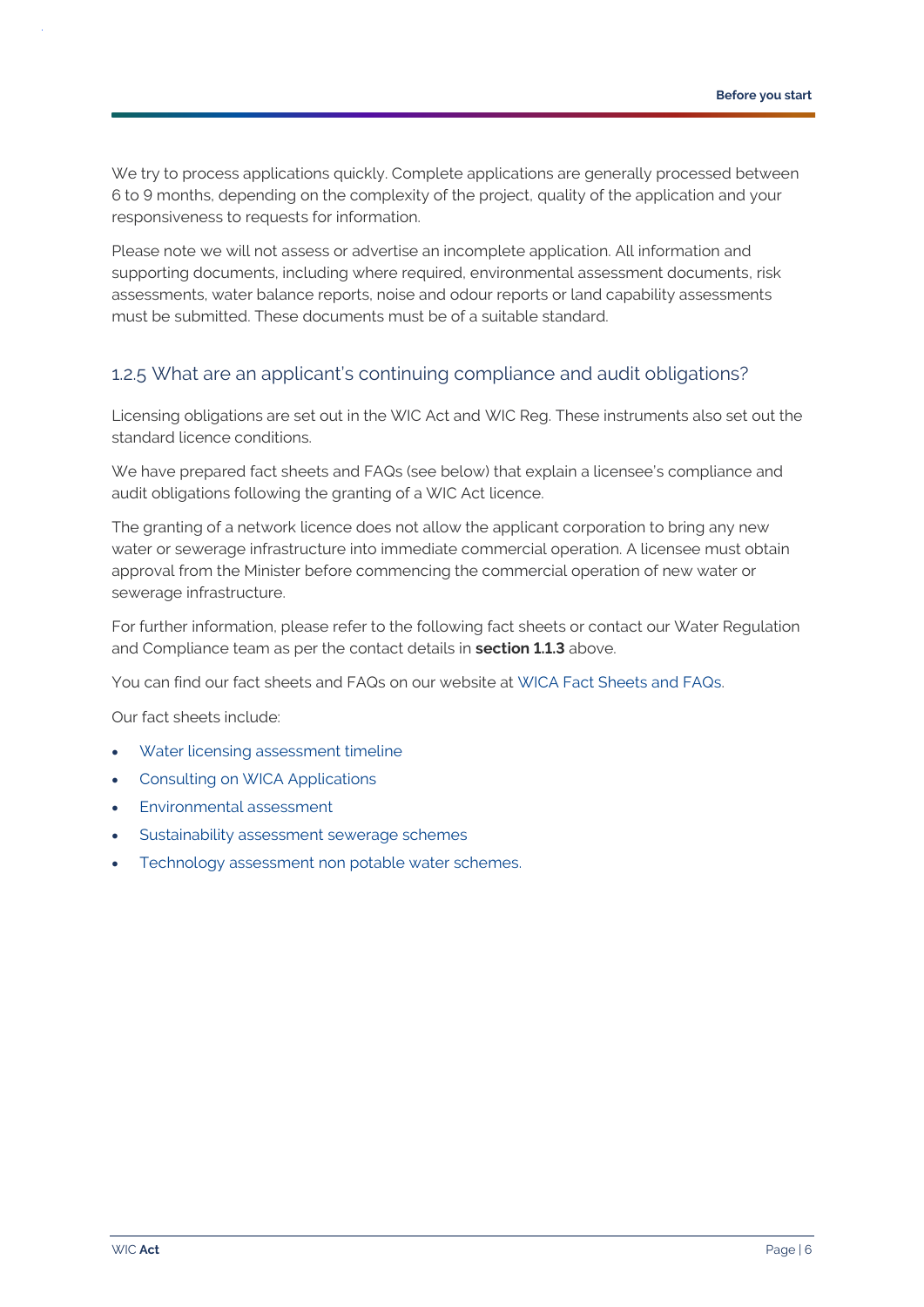# <span id="page-9-0"></span>2 About the application

### <span id="page-9-1"></span>Questions 1 to 7

 $\bar{z}$ 

Questions 1 to 7 tell us the basic context about the application.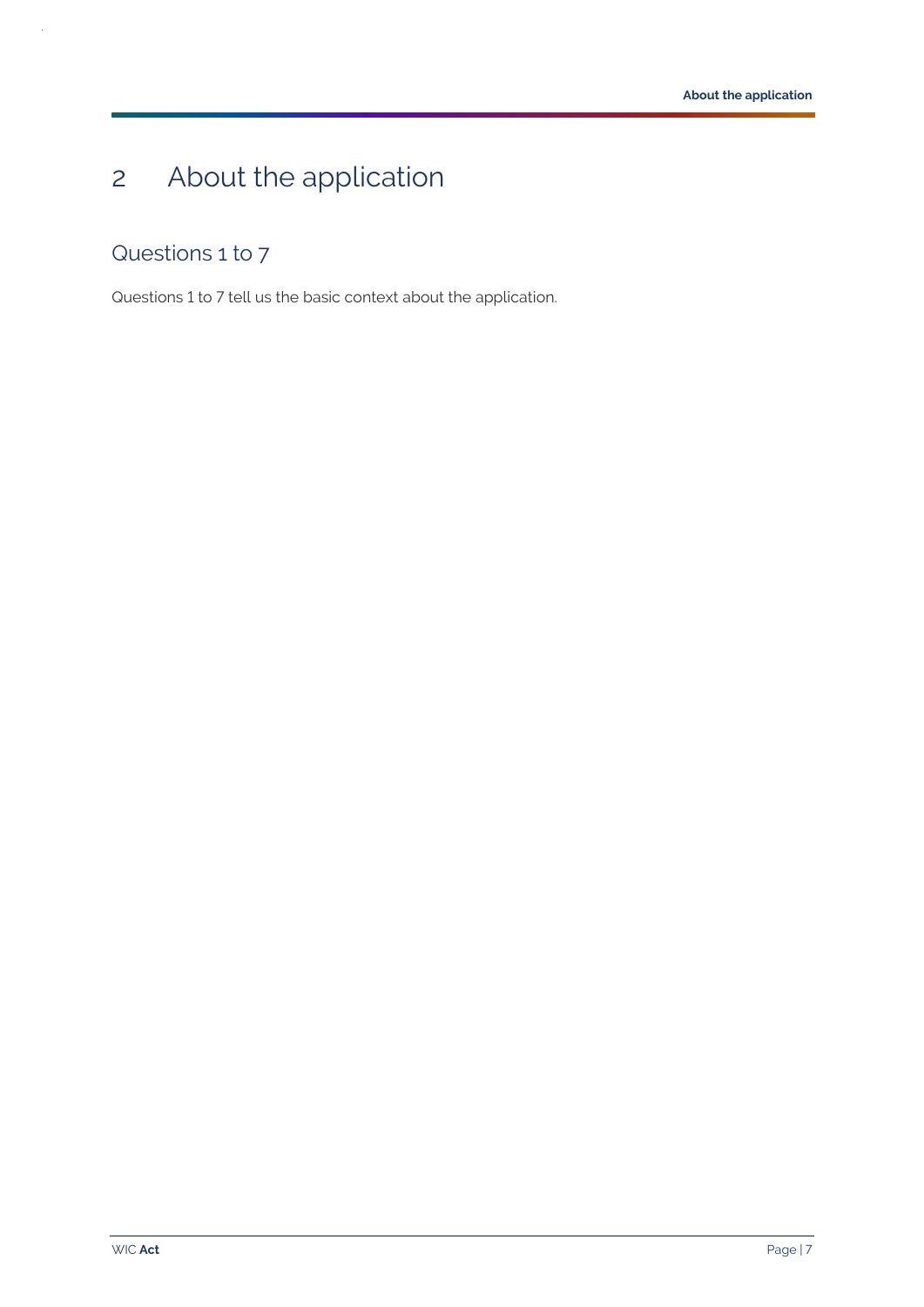## <span id="page-10-0"></span>3 Organisational capacity

### <span id="page-10-1"></span>Questions 8 to 15

As part of the application process we must assess an applicant corporation's organisational capacity to undertake the proposed licensed activities.

### <span id="page-10-2"></span>3.1 Is the applicant corporation or its related entities disqualified corporations?

**Question 10** asks if the applicant corporation or its related entities are disqualified corporations. Under section 10(3) of the WIC Act, a licence may not be granted to:

- a) a disqualified corporation, or
- b) a corporation that is a related entity (within the meaning of the *Corporations Act 2001*  (Cth)) of a disqualified corporation, but only if the disqualified corporation would have a direct or indirect interest in, or influence on, the carrying out of the activities that the licence would authorise if granted.

If the applicant is a disqualified corporation then the applicant corporation cannot hold a licence. A disqualified corporation includes a corporation which has been disqualified by the Minister under the WIC Act and a corporation with a director or person concerned in its management who is disqualified under the WIC Act or prohibited from managing a corporation under the *Corporation Act 2001* (Cth).

If the applicant corporation is a related entity (as defined in the *Corporations Act 2001* (Cth)) of a disqualified corporation then the applicant corporation cannot hold a licence. However, *this only applies* to related entities that would have a direct or indirect interest in, or influence on, the carrying out of the activities that the licence would authorise.<sup>e</sup>

The expression "person concerned in the management" of a company includes people who can make decisions affecting the whole company or a significant part of it, for example the CEO, COO, CFO and other senior staff. Receivers, administrators, liquidators and trustees are also included.

To assess an applicant corporation against these criteria, we require:

- a list of the applicant corporation's relevant related entities
- the names of the Directors and persons concerned in the management<sup>f</sup> of each of its relevant related entities. g

As per section 10(3) of the WIC Act.

f Including (but not limited to) the names of the CFO and CEO.

<sup>&</sup>lt;sup>g</sup> Including (but not limited to): other Corporations the directors of the applicant corporation are directors of, the applicant corporation's holding companies and subsidiaries; beneficiaries under a trust in relation to which the other Corporation is or has been a trustee; trustees of a trust under which a person is a beneficiary, where the person is a related entity of the other Corporation.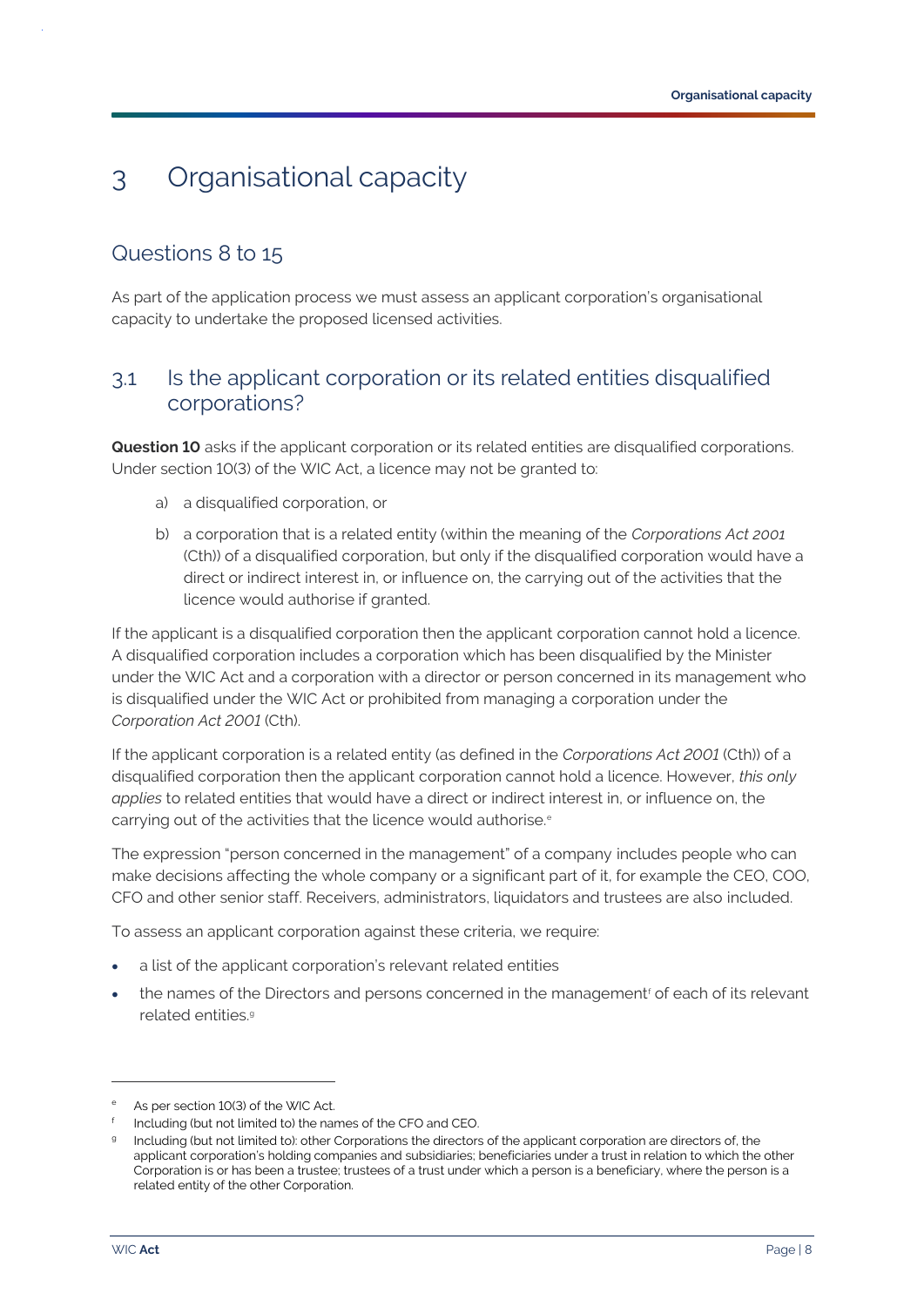### <span id="page-11-0"></span>3.2 Organisational capacity to undertake the activities

We will assess the applicant corporation's **organisational capacity** to undertake the activities authorised by the licence. In these questions we will be considering both the organisational structure as well as the capability or the management team and senior staff. Your application should include the following, as a minimum:

- Details of the abilities and experience of senior people in the applicant corporation who will be responsible to manage the licensed activities. This includes expertise, experience and qualifications in managing a corporation or working within the water or any other industry. h Examples of evidence may include Curriculum Vitae, references or details of previous or current roles, for senior officers and staff. Specify if senior people are full-time employees or third parties contracted for a set period. (**Question 11**).
- An organisational diagram, showing the applicant corporation's management structure (**Question 12**).
- An ownership diagram, showing the entities that have an ownership interest in the applicant corporation, and a full description of what ownership entails (**Question 13**). The chart should outline the relationship between the applicant corporation and its ultimate Australian holding company, including the names of any intermediate holding companies and all the applicant corporation's subsidiaries.

Applicants may rely on third parties to undertake any significant activities that will be authorised by the licence (e.g. construction or operation of the reticulation network, management of the billing system).

An applicant corporation who will rely on third parties should identify these parties and the activities they will undertake in **Question 14**.

### <span id="page-11-1"></span>3.3 What insurance arrangements have been made?

You will need to demonstrate that the applicant corporation has and will continue to maintain appropriate arrangements with respect to insurance in **Question 15**. To achieve this, you will need to provide information about the type and level of insurance cover the applicant corporation holds or has made arrangements to hold to appropriately cover the risks identified in your risk assessment.

You should refer to the [WICA Insurance Guide](https://www.ipart.nsw.gov.au/Home/Industries/Water/Alternate-water-utilities-WICA/Forms-guidelines/WIC-Act-Insurance-Guide-for-Applicants-and-Licensees-July-2020) available from our website for a guide as to the types of insurance we look for.

Your response must include a letter or a report, from an insurance broker or expert, setting out insurances the applicant corporation has made arrangements to obtain.

- The contents of an insurance letter is included in our [WICA Insurance Guide.](https://www.ipart.nsw.gov.au/Home/Industries/Water/Alternate-water-utilities-WICA/Forms-guidelines/WIC-Act-Insurance-Guide-for-Applicants-and-Licensees-July-2020)
- An insurance broker or expert's report should use our Insurance Expert's Report Template provided in Appendix G of our [Reporting Manuals,](https://www.ipart.nsw.gov.au/Home/Industries/Water/Compliance/Policies-manuals-guidelines) available from our website

Examples of senior people may include Executive Directors, CEO, CFO, COO and Senior Managers.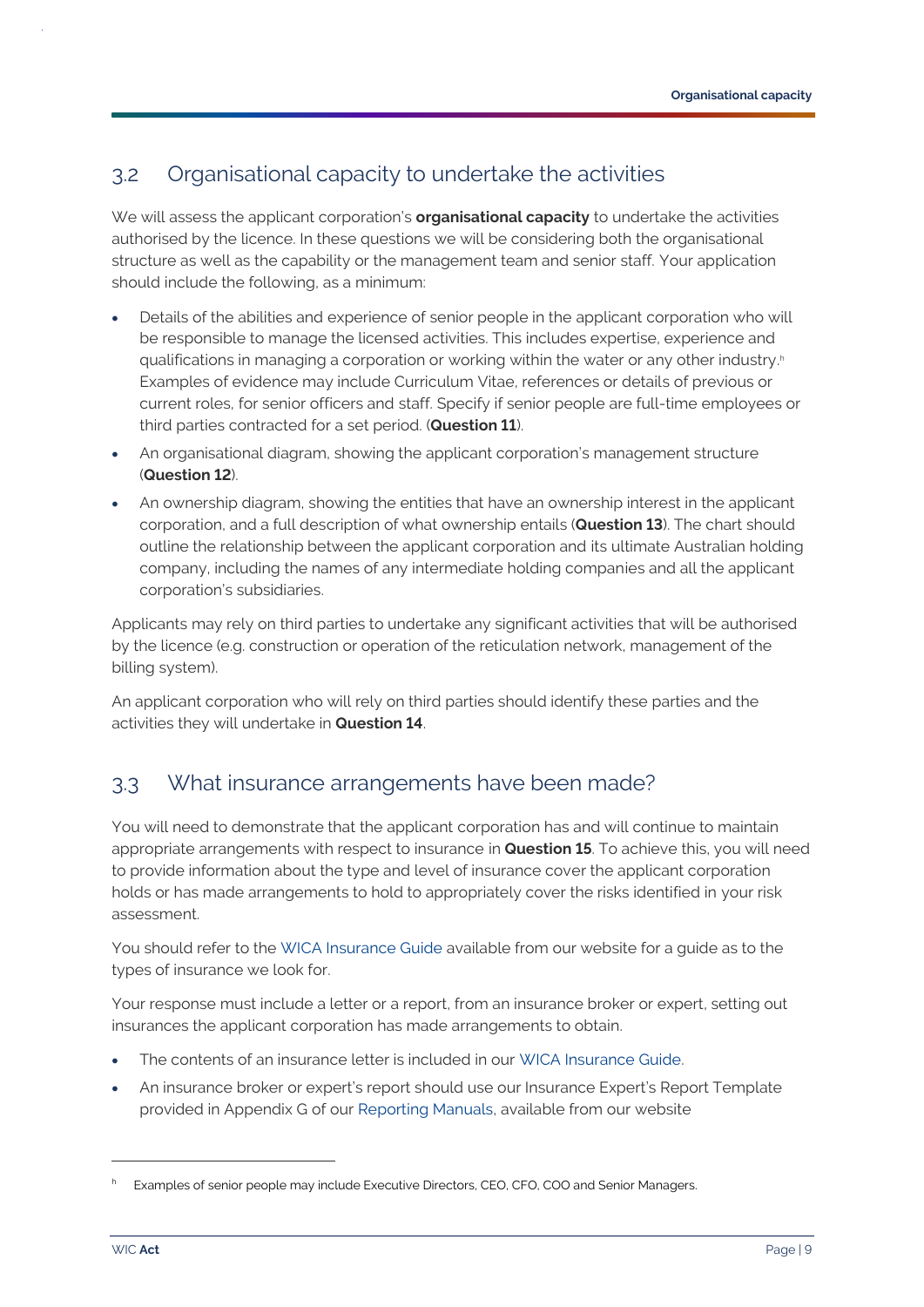- If the applicant corporation is a subsidiary of another corporation and is covered by the parent corporation's insurance policy or policies, you should provide evidence that the applicant corporation is also covered. To do this, you will need to provide relevant information including the following:
	- Certificates of currency (CoCs)
	- Copies of the policy schedules and policy wording (e.g. product disclosure statements).

### Tell us why the level of insurance is appropriate

We ask you to explain why the level of cover proposed is sufficient for the size and nature of the proposed activities across all phases of the applicant corporation's project. For example, you need to consider how the insurance procured (or proposed) will reduce your exposure to the following risks:

- Planning/design activities
- Construction risks to health and environment
- Poor workmanship
- Operational risks to environment, health and safety, accidents
- Other business risks.

It is important that you identify the method you use in selecting scheme insurances (both the size and type). We look to assess whether:

- The insurance broker or expert's letter or report identifies the key risks, the correlating types and levels of insurance required, and any uninsured or residual risks where an insurance broker is used or an insurance risk assessment is undertaken
- The applicant corporation has a risk register in place, with residual risks and controls, that provides an overview of how the applicant corporation proposes to mitigate the scheme risks
- There are any limitations to any potential payouts either by the applicant corporation or by the parent company on behalf of the applicant corporation.

So we can assess whether an applicant corporation for a **network operator's licence** requires environmental impairment liability insurance, you should provide a summary statement of the environmental impacts and proposed mitigation measures that will be applied to the construction and operation of the proposed water industry infrastructure. The summary statement may be the relevant section(s) of the environmental assessment report, or environmental section of the risk assessment relating to the water industry infrastructure risks and mitigation measures.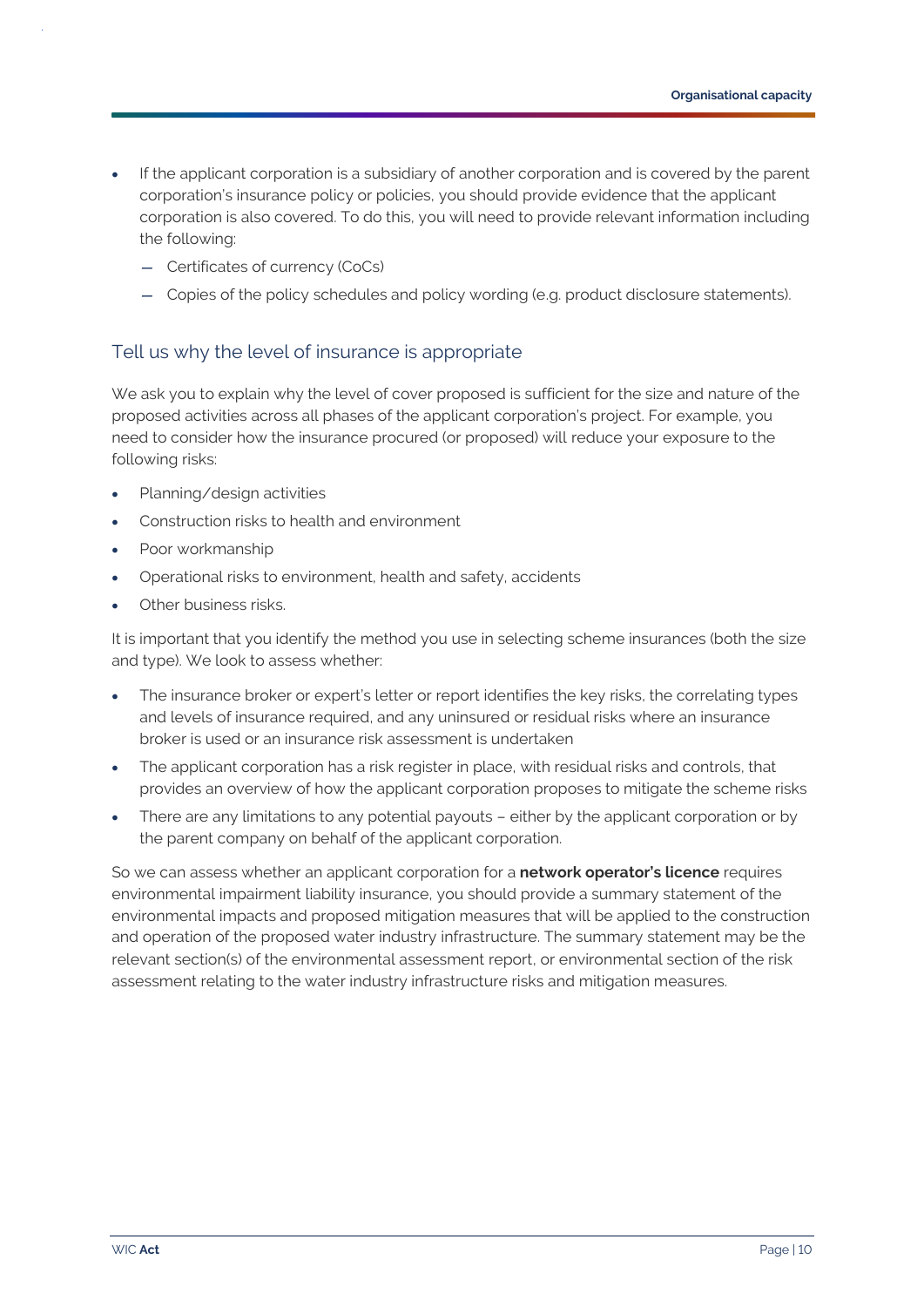## <span id="page-13-0"></span>4 Financial capacity

### <span id="page-13-1"></span>Questions 16 and 17

As part of the application process we must assess an applicant corporation's financial capacity to undertake the proposed licensed activities. We recognise that applicants generally have diverse financial circumstances and may have commercial or non-commercial reasons for applying for a licence.

We therefore consider an applicant corporation is best placed decide what evidence to provide to support a claim of financial capacity. You are required to provide this evidence in response to the financial capacity questions of the Application Form.

Given the confidential nature of most financial information you should consider providing a response marked confidential. However, for applicants who will provide water and sewerage services to small retail customers, we consider proposed pricing to not be confidential information. For these applicants we have included a separate question in the Application Form for pricing forecasts. The response to this question will not be treated as confidential.

You may find it convenient to provide us with a contact name and details for a relevant person to contact for follow-up questions regarding financial capacity (e.g. company accountant or external accountant). If so, please be clear in giving us permission to contact this person.

This chapter provides advice and guidance on what we may consider, and what we have considered in past applications, in an assessment of financial capacity. However, this guidance is not prescriptive, and applicants need to consider how best to provide evidence of their financial capacity.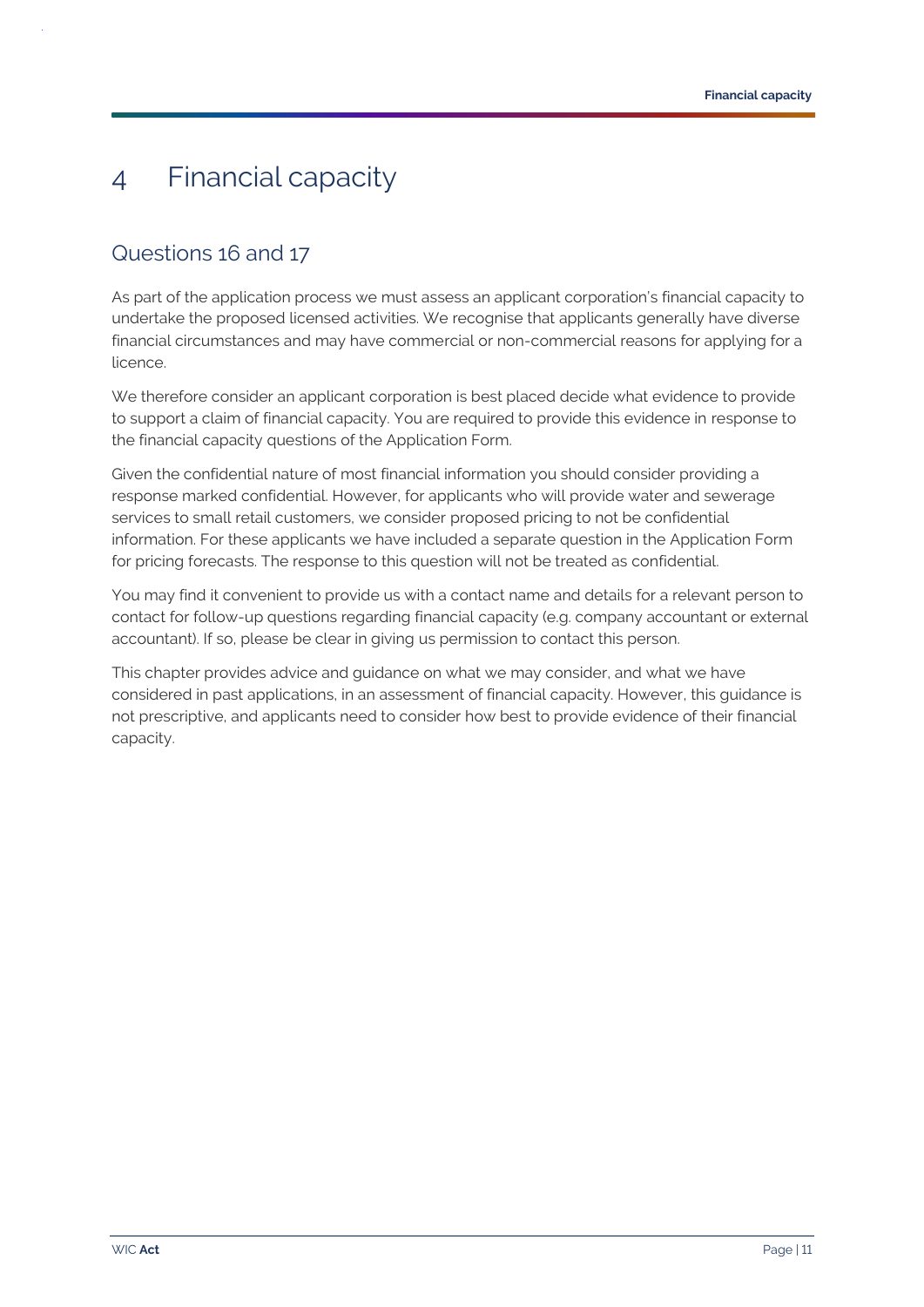### <span id="page-14-0"></span>4.1 How do the authorised activities affect the level of financial capacity?

In assessing an applicant's financial capacity, we will consider the overall risk related to the activities the licence would authorise. That is, the impact a loss of financial capacity and any subsequent loss of services may have on a licensee's customers. Higher risk and consequence for customers requires a higher level of assurance of financial capacity.

| <b>Activities the licence</b><br>would authorise               | <b>Sufficient funding to</b><br>construct and<br>commence the<br>scheme(s), and<br>financial resources to<br>operate the business<br>as a going concern<br>over the long term. | Unless there is a<br>reason not to, the<br>scheme should<br>generate positive cash<br>flows, or at least break-<br>even, over the long<br>term. | The cost to small retail<br>customers to be<br>justified, fair and<br>reasonable. |
|----------------------------------------------------------------|--------------------------------------------------------------------------------------------------------------------------------------------------------------------------------|-------------------------------------------------------------------------------------------------------------------------------------------------|-----------------------------------------------------------------------------------|
| Retail supplier's licence                                      |                                                                                                                                                                                |                                                                                                                                                 |                                                                                   |
| Network operator's<br>licence                                  |                                                                                                                                                                                |                                                                                                                                                 |                                                                                   |
| For infrastructure used for<br>self-supply                     |                                                                                                                                                                                |                                                                                                                                                 |                                                                                   |
| For infrastructure used to<br>supply large retail<br>customers |                                                                                                                                                                                |                                                                                                                                                 |                                                                                   |
| For infrastructure used to<br>supply small retail<br>customers |                                                                                                                                                                                |                                                                                                                                                 |                                                                                   |

#### Table 1 What we consider depending on proposed activities

In making an assessment we consider small retail customers to be customers provided with water at less than 15ML/year/customer or sewerage services at less than 10.5 ML/year/customer.

When assessing financial capacity we may consider if:

- **The applicant corporation has financial capacity** (i.e. using financial analysis such as ratio and trend analysis and considering profitability, financial arrangements and financeability).
- **The scheme is financially viable** (i.e. we consider projected scheme cash flow and payback period and testing modelling assumptions for reasonableness)
- **There are contextual factors** that impact financial capacity (i.e. financial support from a third party, corporate structure, cross-company guarantees or bank guarantees).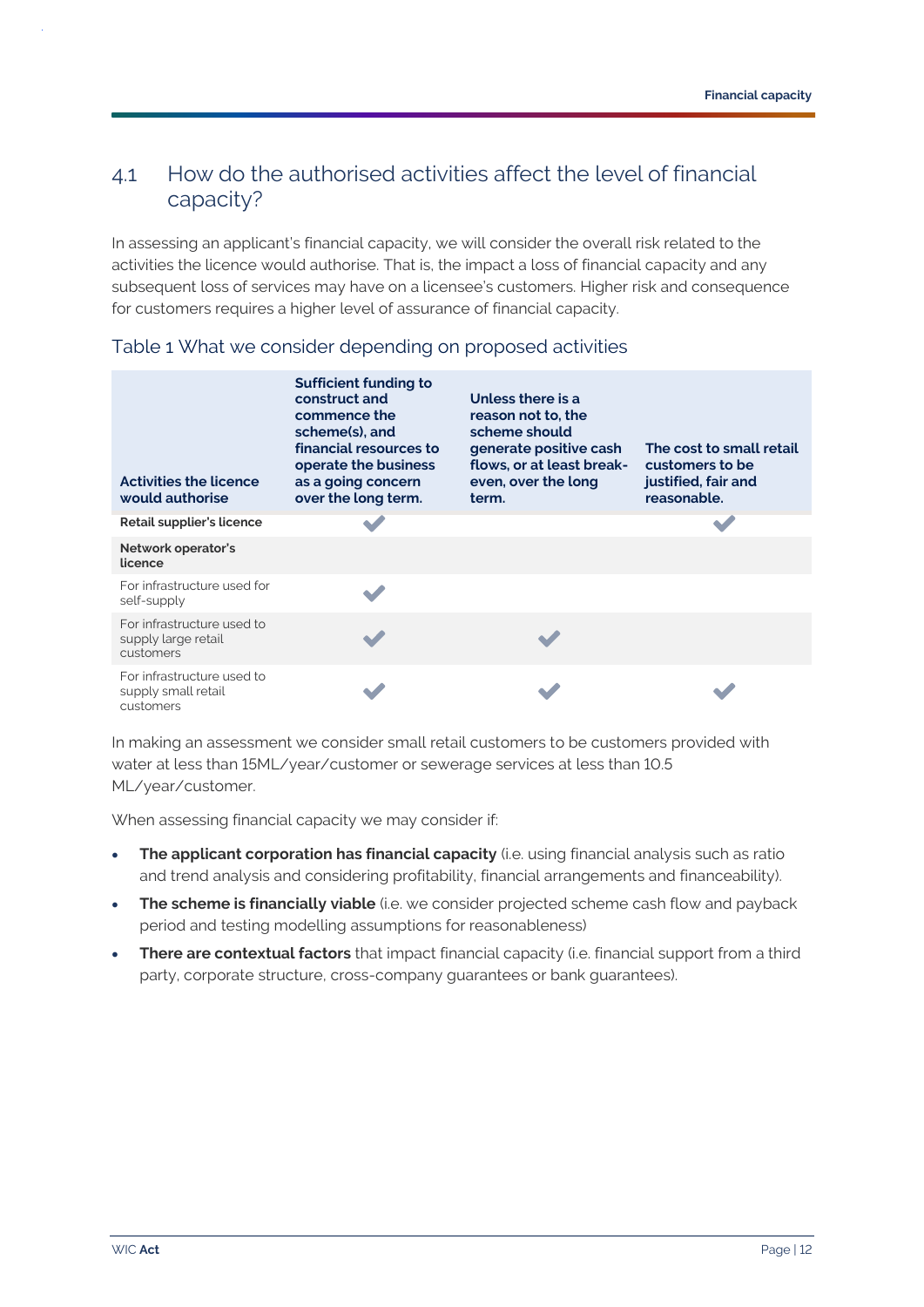### <span id="page-15-0"></span>4.2 What can provide evidence of financial capacity?

### 4.2.1 Financial capacity of applicant corporation without 'stand-alone' capacity

An applicant corporation may not have 'stand-alone' financial capacity. Stand-alone financial capacity describes an applicant corporation who has, without financial assistance from another party, the financial resources to undertake, and continue to undertake, the activities the licence would authorise.

An applicant corporation may not have stand-alone capacity because, for example, they:

- are a newly formed corporation with no financial history
- do not have the financial resources (e.g. cash, equity, or borrowings) to undertake the licence activities without outside assistance.

An applicant corporation may however have financial capacity through financial support from a third party. Examples of third parties include a parent company or corporate group, a consortium of investors, or a line of credit from a lender.

#### 4.2.2 Proving financial capacity

To support a claim of the financial capacity of an applicant corporation (or where relevant, a third party), applicants are advised to provide documentary evidence. As discussed in the beginning of this section, applicants should consider their own circumstances and the facts of the application in deciding on type and amount of evidence they provide.

Examples of evidence that would support financial capacity are:

- The latest 3 years of historical financial statements, that is, the:
	- Profit and Loss Statement, also called the Statement of Financial Performance
	- Balance Sheet, also called the Statement of Financial Position, and/or
	- Cash Flow Statement, also called the Statement of Cash Flows.

To ensure that financial reports are accurate the accounts could be accompanied by:

- A registered company auditor's report confirming the accounts are accurate, or
- Tax return documents which can be used to verify the income and expenses in the financial statements.

Where the reporting date of the most recent financial statements is more than three months prior to the application date, you could provide management accounts (i.e. a profit and loss statement, trial balance or trading statement). These can be supported by the most recent bank reconciliation and a copy of the relevant bank statement.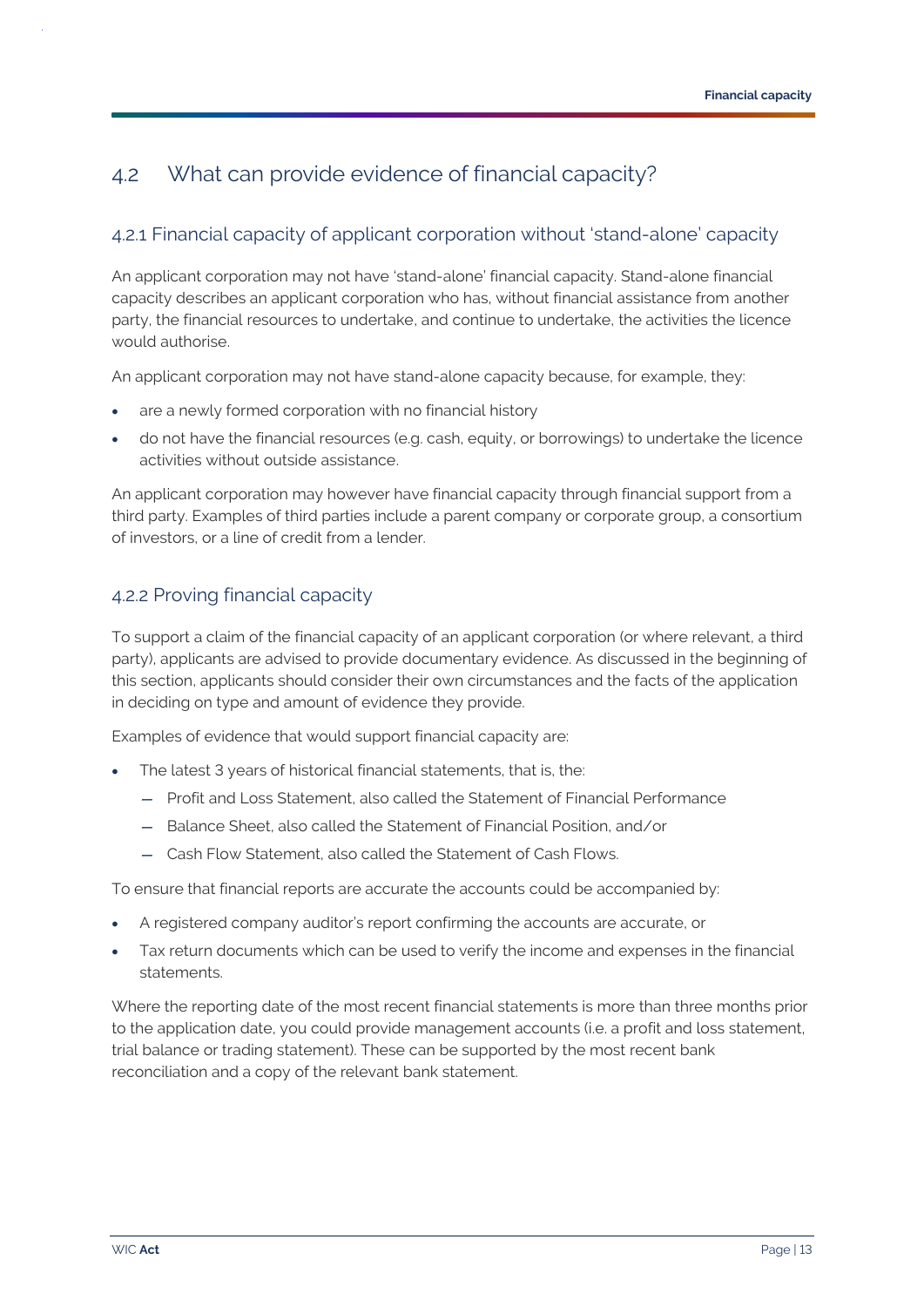Other supporting evidence could include:

- An aged creditors report, from the most recent accounts
- An aged debtors report, from the most recent accounts
- A list of suppliers, identifying any major or critical suppliers
- A list of customers, identifying any major or critical customers
- Pipeline of work, order book or detailed WIP
- Forecasts of profitability, including forecast profit and loss, balance sheet and cash flow statements.

Evidence of financial support by a third party will be required where an applicant does not have stand alone capacity. This can include:

- A financial guarantee, deed of indemnity or any other instrument that supports the applicant corporation's financial capacity (e.g. a guarantee from a parent, related entity or third party)
- An agreement for debt or equity provided by a third party (e.g. a bank, credit union, or government).

Where financial support is provided by a third party, we may assess the financial capacity of that entity to provide financial support to the applicant corporation. Evidence of financial capacity of a third party could include:

- The financial records of the guarantor, or
- A letter from a financier (being a bank, credit union or government) confirming indicative financing of the applicant corporation's activities, including:
	- the nature of finance (e.g, bridging, long term, corporate debt, government funding)
	- the type and limit of the facility
	- the type and limit of any guarantee, and
	- the terms and conditions.

### <span id="page-16-0"></span>4.3 What is the financial viability of the scheme?

We consider that the financial viability of the scheme has relevance in assessing the financial capacity of an applicant. We advise that, unless the application is for retail licence only, or for infrastructure for self-supply, then an explanation of the financial viability of the scheme should be provided.

If a scheme is not intended to provide a return on investment (for example, a pilot plant) we advise applicants to explain why this is the case.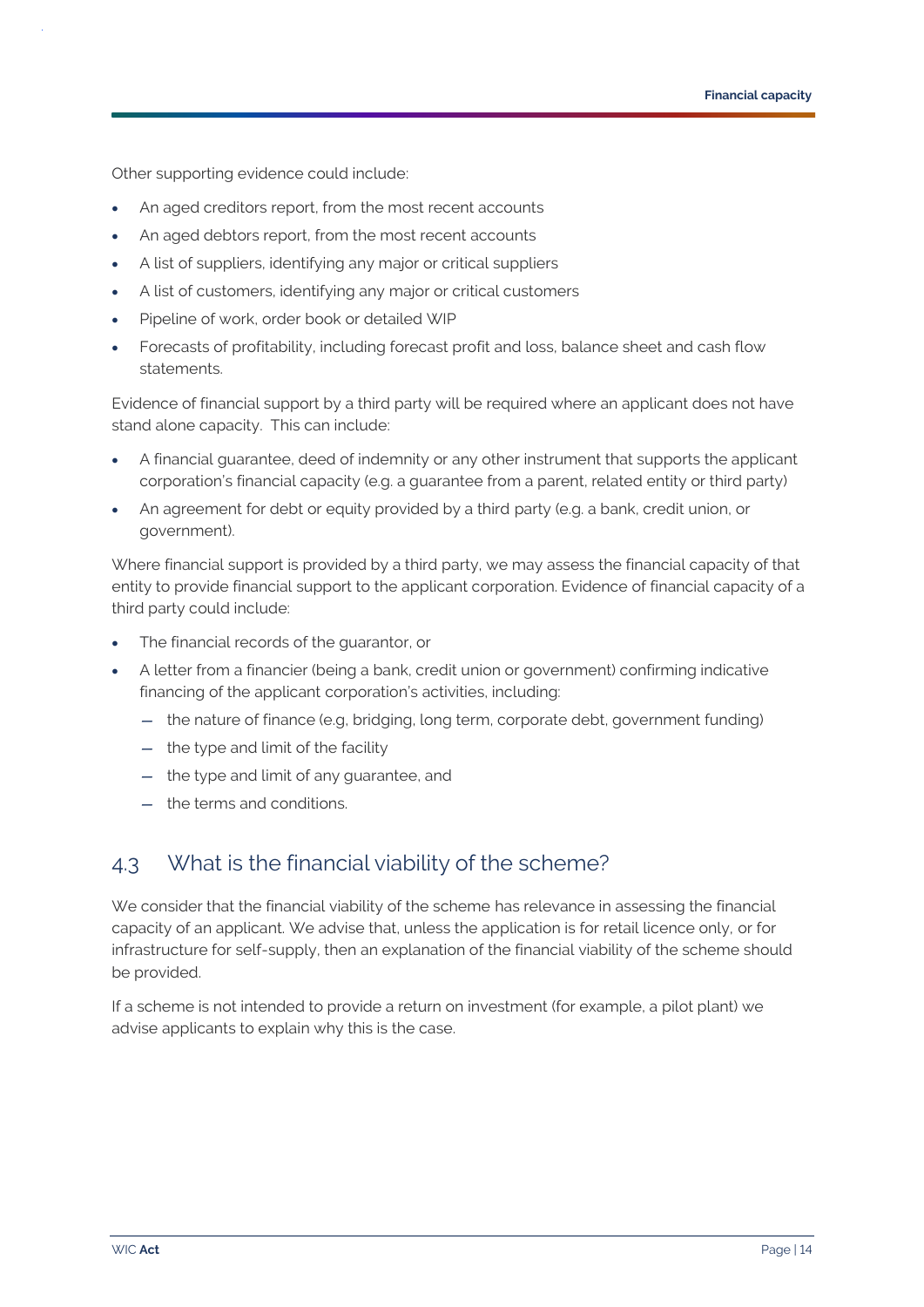An example of evidence that demonstrates the financial viability of a scheme is 10 years of detailed forecast cash flows for the scheme. A well-constructed cash flow forecast would:

- Include major income and expense items including (as relevant):
	- customer fees and charges income
	- connection fees income
	- developer contributions/subsidies
	- capital expenditure
	- operating and management costs
	- overheads and management fees
	- sinking funds/contingency, and
	- compliance costs
- Reflect if the project is to be conducted in stages
- Include any provisions made for unexpected operation costs or unplanned maintenance
- Include key assumptions, including forecast:
	- lot sales
	- occupancy rates or other drivers of cash inflows
	- rates paid for bulk services (e.g. bulk water or sewerage)
	- waste disposal fees
	- any other relevant key assumptions.

### <span id="page-17-0"></span>4.4 What are contextual considerations?

In assessing an applicant's financial capacity, we can consider any other contextual factors that are particular to the applicant corporation or the application: we do not consider an applicant corporation's financial capacity in isolation.

As discussed earlier in this section, one example of a contextual factor is financial support for the applicant corporation from a third party. In addition to the information already provided regarding financial support (e.g. guarantees, debt and equity), we may also consider:

- The corporate group structure (including parent corporate group and details of ownership), where the licensee is a part of a corporate group
- Equity structure (i.e. equity holders, types of shares, options, quantities of shares and options etc.)
- Agreements, contracts or covenants that may impact the financial capability of the licensee

This list is not exhaustive. We recommend you include any other information that may inform the assessment of financial capacity of the applicant corporation in your application.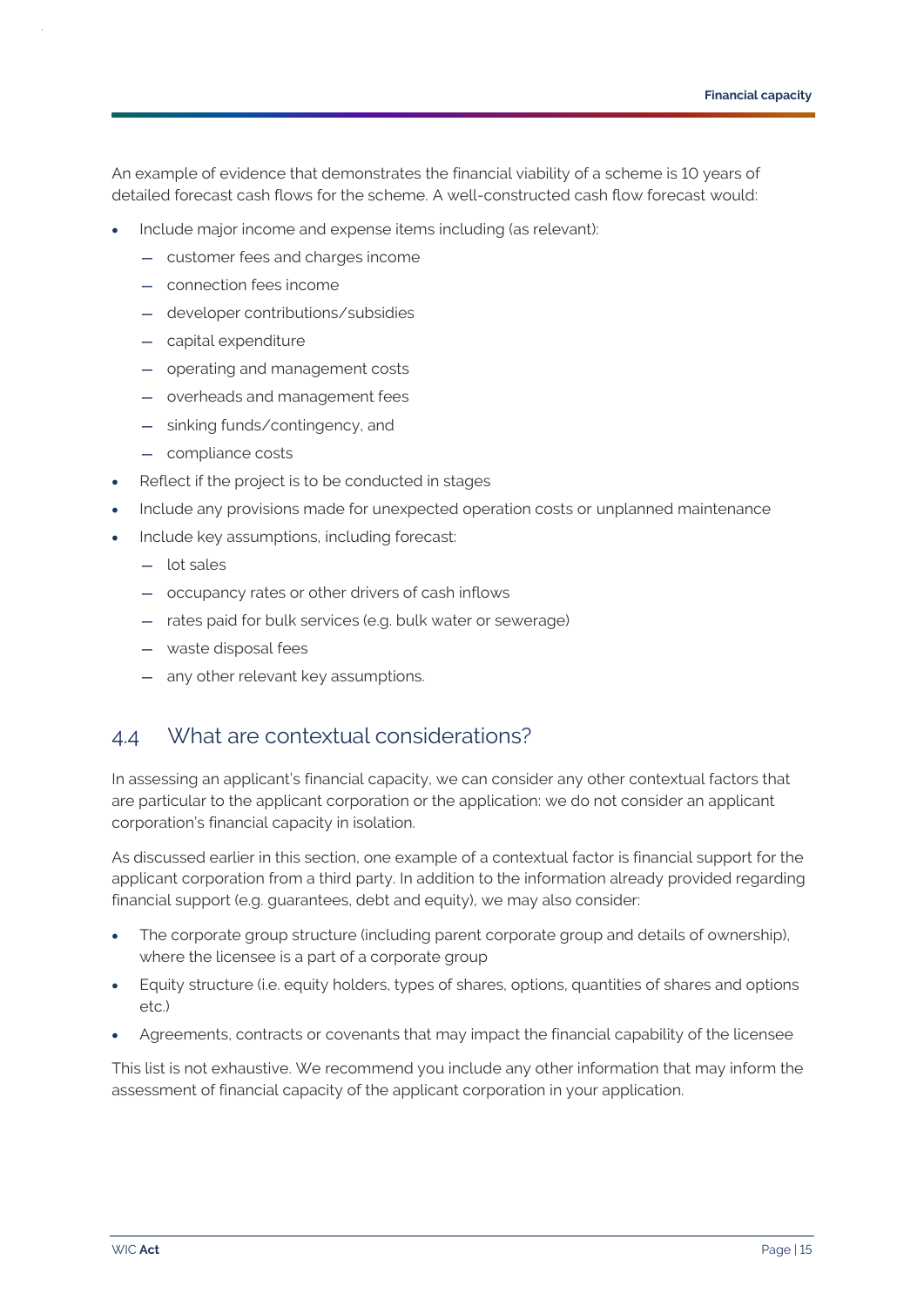### <span id="page-18-0"></span>4.5 Estimated price for services

Part of assessing the financial viability of the scheme and customer protection is assessing whether the pricing can cover both cost recovery and supplying a service to customers. Under section 7(1)(f) of the WIC Act we also have regard for:

…the potential for adverse financial implications for small retail customers generally arising from the activities proposed to be covered by the licence.

To assist us in making an assessment of financial viability of the scheme and in meeting the requirements of Section 7(1) of the WIC Act we recommend an application for a **retail supplier's licence,** to supply water or provide sewerage service to small retail customers, should provide details of the costs to provide services to customers and proposed pricing.

Examples of this information are:

- 10-year forecasts of the cost to the licensee to supply water, and/or provide sewerage services, per household, per year.
- Details of how this cost can be recovered that is, details of who is expected to pay fees and charges (i.e. customers, developers and/or grants and subsidies)
- The proposed price levels and structure for the first 10 years of operation.

**Question 17** of the Application Form specifically asks for proposed price levels and structure for the first 10 years of operation. We will include this response in the publicly available application published on our website. That is, **your response Question 17 will not be treated as confidential**.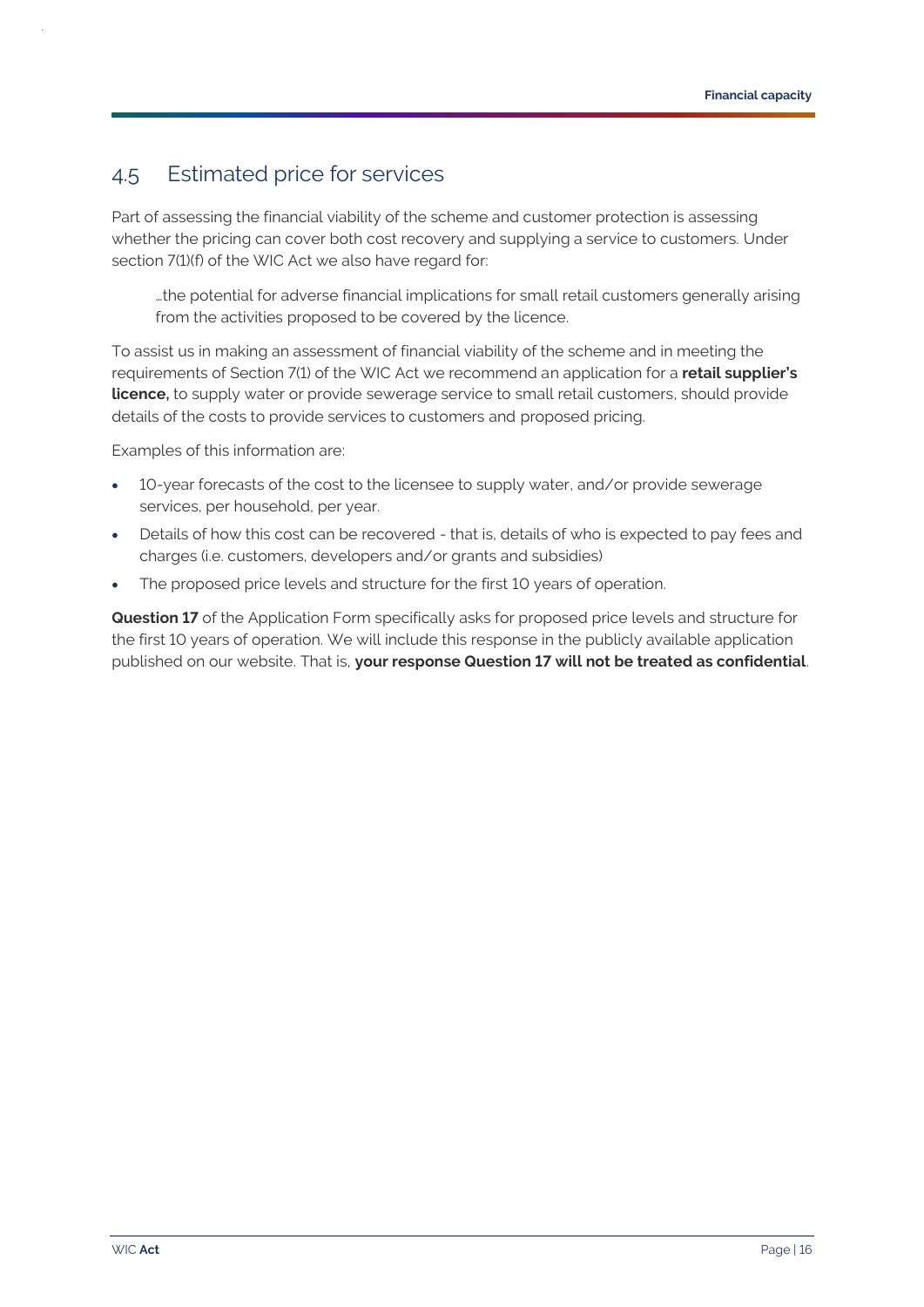## <span id="page-19-0"></span>5 Technical capacity

### <span id="page-19-1"></span>Questions 18 to 39

As part of the application process we must assess an applicant corporation's technical capacity to undertake the proposed licensed activities.

### <span id="page-19-2"></span>5.1 What technical capacity does the applicant corporation need to have?

The application form divides the questions about technical capacity for retail supplier's licence, and network operator's licence, applicants. See **[Table 2](#page-19-3)** below.

#### <span id="page-19-3"></span>Table 2 Technical capacity questions

| Type of licence being applied for | Questions to respond to         |
|-----------------------------------|---------------------------------|
| Retail supplier's licence         | Questions 18 to 22 and 26 to 28 |
| Network operator's licence        | Questions 23 to 39              |

Many of the technical capacity questions in the application form are self-explanatory. The following guidance provides further detail for questions which require further explanation.

#### What we assess for technical capacity

The level of technical capacity required depends on the complexity of the scheme and the risk posed to customers and the environment.

The technical capacity assessment requires that the applicant corporation demonstrate:

- For **retail supplier's licence applicants**, a good understanding of customer protection, handling customer complaints and hardship, business systems, billing and customer enquiries, at a minimum.
- For **network operator's licence applicants**, a good understanding of the risks associated with constructing, operating and maintaining water infrastructure and how they are addressed. Also, as applicable, a good understanding of:
	- infrastructure requirements for providing water or sewerage services to end users
	- planning and regulatory approvals from state and local government.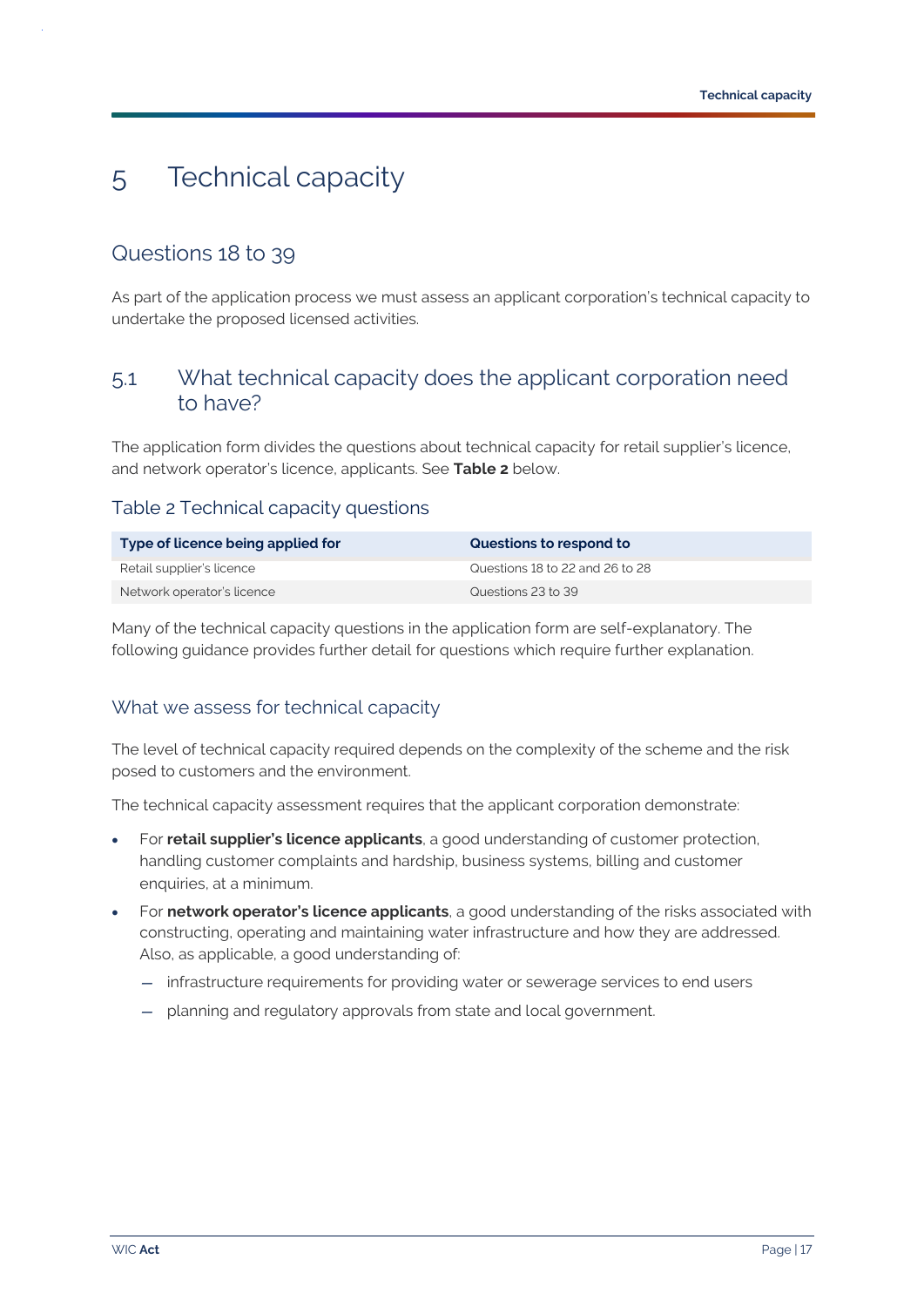Evidence that demonstrates technical capacity for a network operator's licence applicants includes:

- A risk assessment, with sufficient detail to indicate the applicant corporation's level of expertise managing risks related to the activities to be licensed.
- A detailed description of infrastructure supported by:
	- process flow diagrams
	- general arrangement drawings
	- any relevant site plans
	- descriptions of any relevant, existing infrastructure (which may include existing reticulation pipework, storages or treatment systems), any new infrastructure to be constructed as part of the activities to be licensed
	- description of any proposed interconnections with the water infrastructure of other utilities, and connection points to end users/customers
	- all waste/effluent streams including disposal options.
- A detailed water balance with assumptions, peak and average daily flows, source/ demand and supply volumes, supported by relevant wastewater and catchment characterisation studies.
- Documented previous experience with a good track record of delivering water infrastructure schemes and/or having access to qualified and experienced technical resources, who have competence in water infrastructure, within the applicant corporation.

We use this information in our assessment of the applicant's technical as well as organisational capacity, and in regard to the protection of public health generally.

The risk assessment and water balance should provide us with some evidence of the technical capacity of the applicant corporation (see **sectio[n 5.4](#page-22-0)** for more on risk assessments). Where you provide a risk assessment and a water balance with insufficient detail and unsupported assumptions, this would suggest that you do not have sufficient technical capacity and we would likely recommend to the Minister to refuse your application.

### <span id="page-20-0"></span>5.2 Area of operations

**Question 27** asks about the area of operations for the scheme. A description of the area of operations should be provided for network and retail operations:

- For a **network operator's licence**, the area of operations should cover the location of all your proposed infrastructure from source to the customer connection points. Provide separate descriptions for each proposed type of infrastructure (drinking water, non-potable water or sewerage infrastructure) if these are to have different area of operations.
- For a **retail supplier's licence**, the area of operations should cover the location of all your proposed customers. Provide separate descriptions for each proposed type of service (drinking water, non-potable water or sewerage infrastructure) if these are to have different area of operations.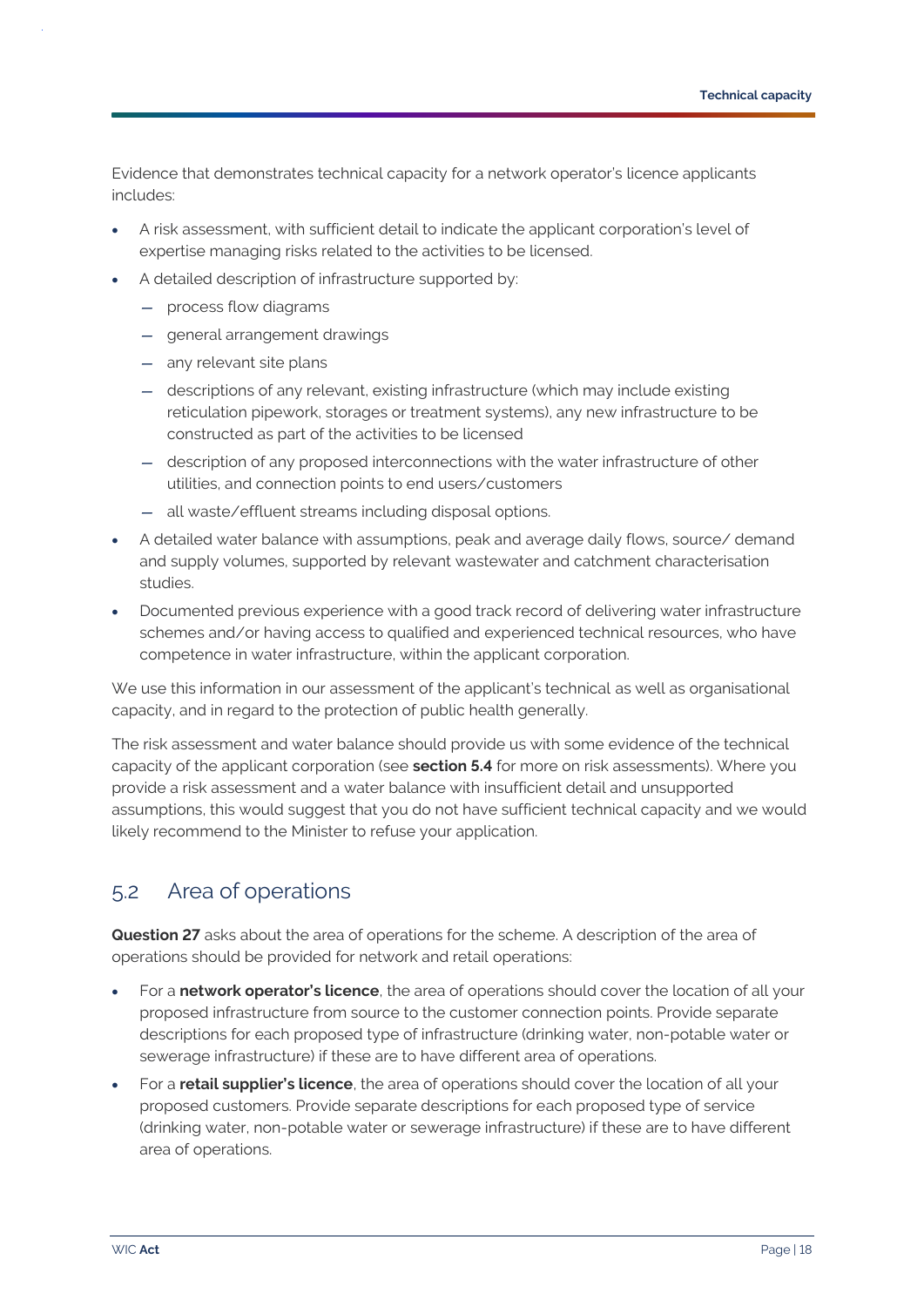The attachments should include:

- A map, or maps, of the area of operations in PDF that show the proposed scheme boundary, location of infrastructure, lot descriptors (i.e. Lot/DP numbers), street name, local government area or other description as appropriate to the size of the scheme. We may use this information for public consultation.
- An ESRI shapefile (or other ArcGIS/QGIS compatible file) of the map for the proposed area of operations using MGA zone 56 as the coordinate reference system (possible file formats include GEOJSON files, .KMZ files, .SHP files).
- The coordinates for the boundary of the area of operations as part of the shapefile, as a separate shapefile or as a CSV file. We use this information to define the area of operations in the licence.
- Separate maps, shapefiles and coordinates files for each proposed type of infrastructure or services (drinking water, non-potable water or sewerage infrastructure) if these will have different area of operations. We use this information to produce maps for the area of operations in the licence.
- To the extent possible, maps should identify any existing consents or approvals given under the *Environmental Planning and Assessment Act 1979* (NSW) (EP&A Act) that apply to each infrastructure component. Applicant corporations should also provide copies of the maps that have been approved by the relevant planning authority, if available.

### <span id="page-21-0"></span>5.3 End uses for non-potable water or recycled water

**Question 28** asks for the proposed end uses for non-potable water or recycled water. This information is used to define the authorised purposes for non-potable water in the licence.

You should include all end-uses proposed for your scheme. End uses should be included in risk assessments supporting your application. Your risk assessment should clearly identify any risks and mitigation measures associated with the end use.

As examples, end uses that have been commonly used in WIC Act schemes include; toilet flushing, car washing, garden watering, washing machine use, ornamental water features, dust suppression, general washdown, street cleaning, irrigation of open spaces, and industrial use.

We consider general washdown to include the process of cleaning or washing hard surfaces for appearance, sanitation, or removal of contamination. It does not exclude the use of non-potable water for the purposes of cleaning of footpaths or roads. Ornamental water features are provided primarily for aesthetic or beautification purposes and do not, by their design of accessibility, encourage interaction with the water.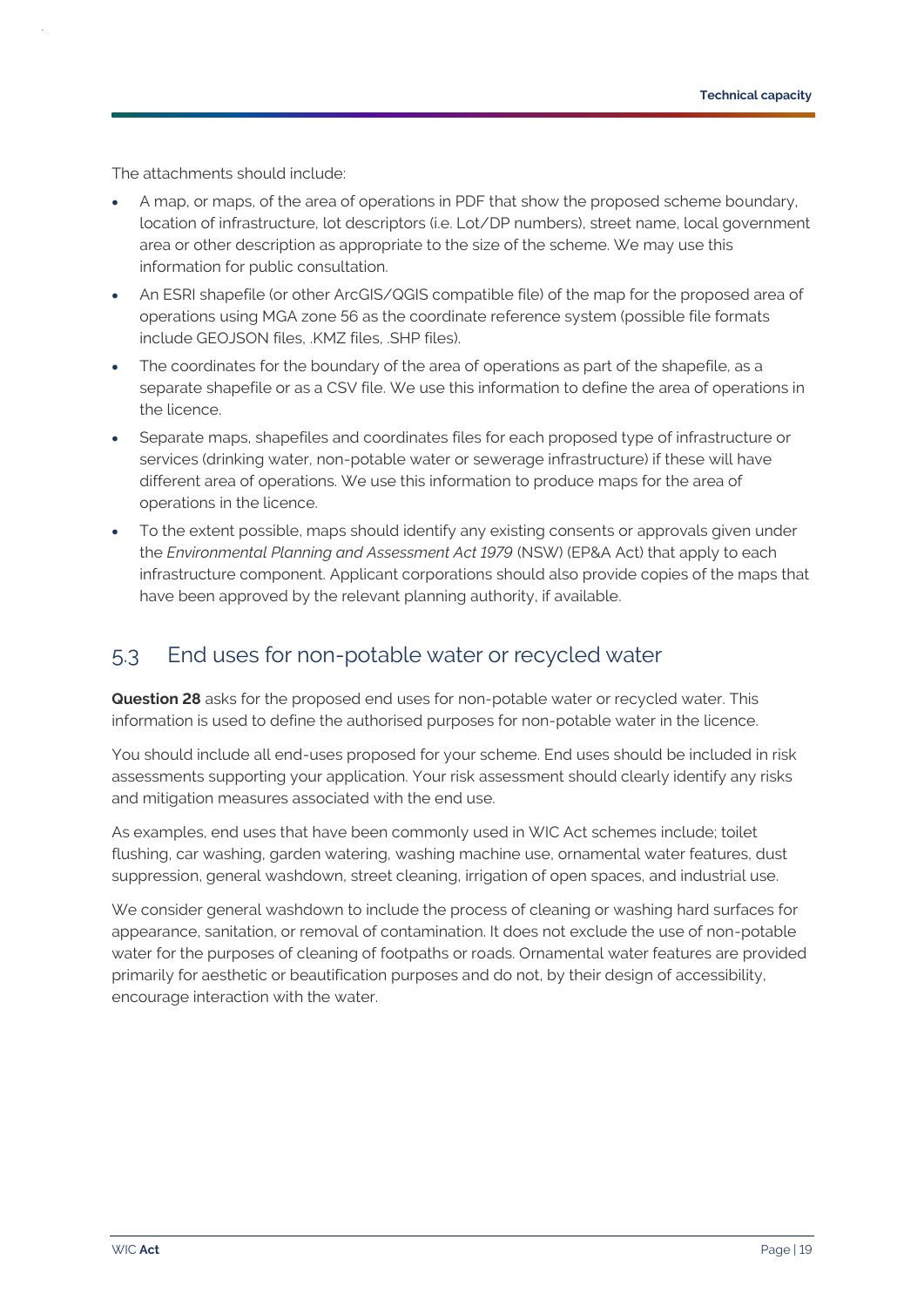### <span id="page-22-0"></span>5.4 What should a risk assessment include?

**Question 20** (retail supplier's licence application) and **Question 35** (network operator's licence application) ask for a risk assessment.

The risk assessment must:

- Identify events and circumstances that could adversely affect the applicant corporation's ability to carry out the activities for which the licence is sought (including any activities undertaken by a nominated third party).
- Identify the probability of an occurrence of any such event or circumstance and the measures to be taken by the applicant corporation to prevent or minimise the likelihood of any such event or circumstance.

We consider a sound risk assessment should:

- Accurately identify any hazards present in the source water or likely to result from the proposed treatment process.
- Address intended, inadvertent and unauthorised end uses (and therefore routes of exposure) to the water.
- Identify any reasonably foreseeable risk event with the potential to expose people or the environment to hazards.
- Outline the broad mitigation measures where the risk of exposure to a hazard is unacceptable to human health or the environment in order to reduce the risk of exposure.
- Identify critical control points and water quality targets.

A consistent methodology should be applied for identifying hazards and assessing potential impacts and risks to health and the environment. We strongly recommend that the applicant corporation utilises an established risk management system, such as outlined in AS/NZS ISO 31000 (*Risk management – Principles and Guidelines*), which is consistent with the approach outlined in the *Australian Drinking Water Guidelines* (ADWG) (element 2) for drinking water, and the *Australian Guidelines for Water Recycling* (AGWR) (element 2) for non-potable water.

The risk assessment should consider risks specific to the area of operations for which an application is sought. It should also address business, financial and environmental risks, and demonstrate, or contain a statement, that the licensee has consulted with NSW Health and the NSW Environment Protection Authority regarding health and environmental matters.

A statement noting that the proposed treatment system meets the water quality targets for the intended end uses should also be included with the risk assessment.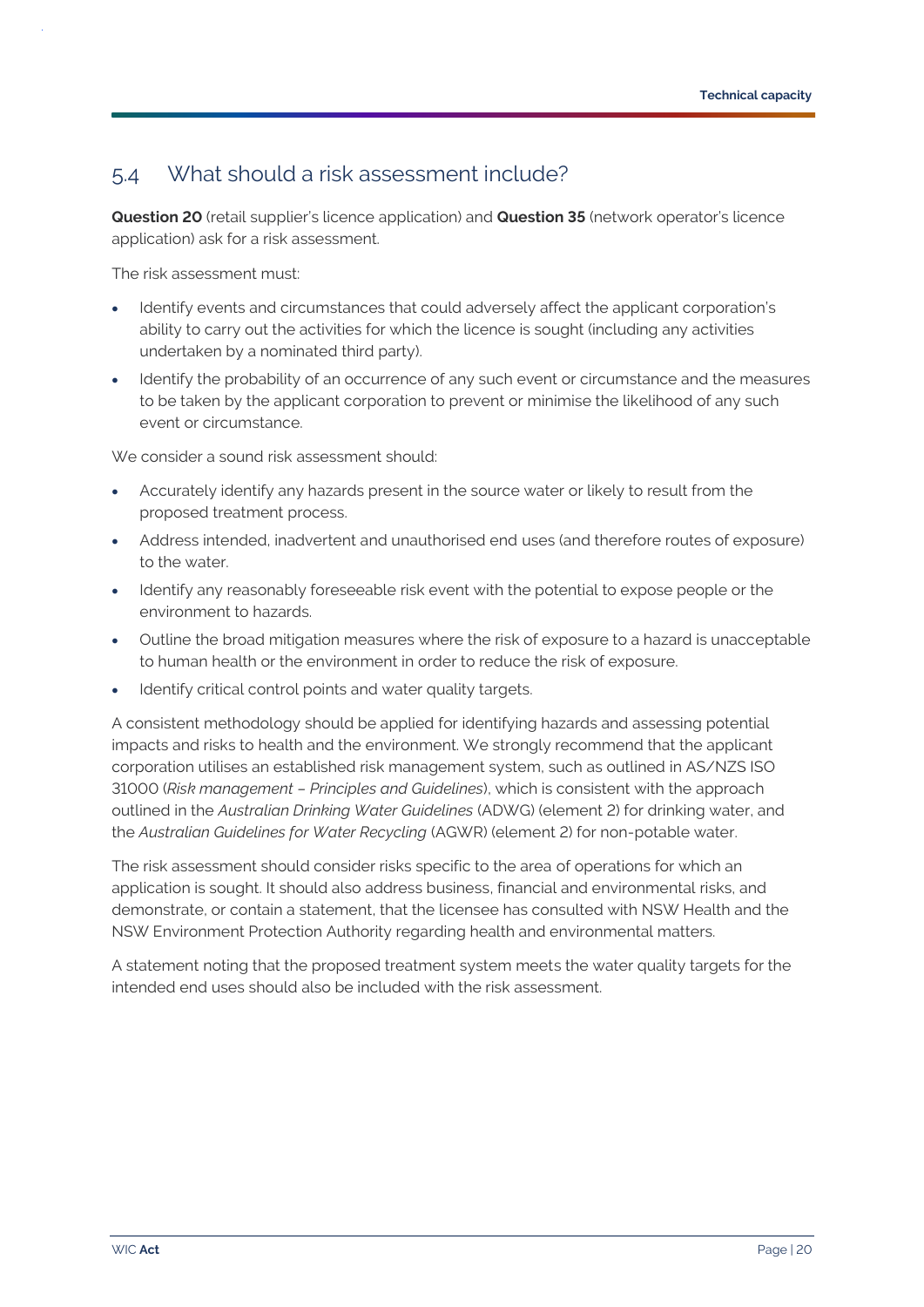### <span id="page-23-0"></span>5.5 What is the applicant corporation's experience?

We ask for evidence of the applicant corporation's experience and details of its systems and processes.

- **Questions 18 and 19** refer to retail supplier's licence applications
- **Questions 23 and 24** refer to network operator's licence applications

For **retail supplier's** licence applications:

- You can provide evidence of suitable business systems, covering billing and customer enquiries, at a minimum. Experience in handling residential customers (i.e. small retail customers) contributes to an assessment of organisational capacity. (**Question 18**)
- We would likely consider an applicant corporation with these systems in place to have the requisite technical capacity to be a licensee (**Question 19**).

For **network operator's** licence applications:

- You can provide examples of your experience in the construction, maintenance and operation of water, sewer and/or other utility infrastructure. This may include gas, electricity or telecommunications infrastructure. We will assess this experience through a review of supplied examples and referee checks. The application should contain enough information to allow us to make our assessment, and should be limited to the last seven years, where possible (**Question 23**).
- We will consider information on the applicant corporation's existing business systems. We will assess whether the applicant corporation has developed and implemented quality, environmental and asset management systems (**Question 24**).

### <span id="page-23-1"></span>5.6 Staging of the scheme and the infrastructure

**Question 29** asks for information on the staging of the scheme and the infrastructure to support our assessment of applicant corporation's technical capacity to service the scheme.

In terms of the staging of the scheme, a residential development may have 5 stages over 10 years from 2022 to service 1,500 homes. The licence application may cover some of those stages only or all of the stages. The roll out of each stage of the scheme should be supported by the delivery of infrastructure (the staging of the infrastructure) to provide the necessary services. For example, the applicant corporation may propose to construct reticulation by July 2022, construct sewage treatment plant by December 2022 and operate sewage treatment plant by June 2023.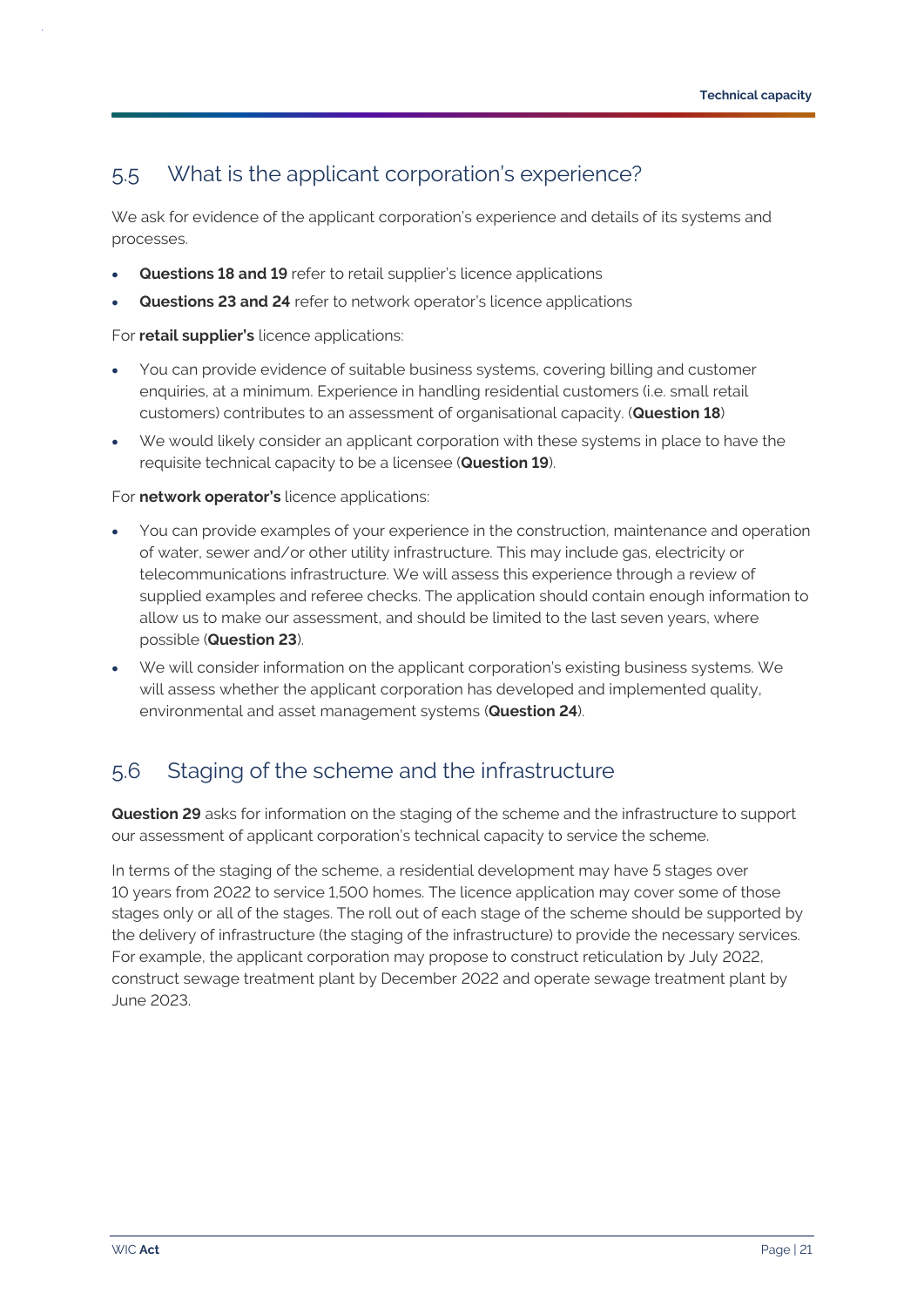### <span id="page-24-0"></span>5.7 What capability does the applicant corporation have to prevent significant risks of harm to the environment?

When considering whether to grant a network operator's licence, the Minister is required to consider the environmental impact of the activities to be licensed. We ask for evidence of the applicant corporations' capability in preventing significant risks of harm to the environment in **Questions 37 to 39**.

The relevant categories of development under the EP&A Act are:

- Developments that require development consent (these are generally assessed under Part 4 of the EP&A Act)
- Activities that do not require development consent, but which require some other government approval or are undertaken by or on behalf of a public authority (these are assessed under Part 5 of the EP&A Act).j

Where development consent under Part 4 of the EP&A Act is not required for water industry infrastructure, the applicant corporation will need to obtain planning approval under Part 5 of the EP&A Act.<sup>k</sup> Where a "Part 5 assessment" is required you must provide an environmental impact assessment for the full scope of the activities to be licensed.<sup>1</sup> It is likely that this assessment will be in the form of a Review of Environmental Factors (REF) for the proposed activity that is the subject of your application.<sup>m</sup>

Where a "Part 5 assessment" is required for network operator's licence applications, the Minister will usually be the determining authority under Part 5 of the EP&A Act for any water or sewerage infrastructure. We may make a recommendation to the Minister under Part 5 of the EP&A Act at the same time as we make a recommendation to the Minister on the licence application.

We will not complete your application assessment until either an approval under Part 4 has been made, or a Part 5 environmental assessment has been undertaken.

We require you to provide either:

- Relevant environmental assessment documents to allow the Minister to make a decision under Part 5 of the EP&A Act, or
- Evidence of the approval under Part 4 of the EP&A Act for the infrastructure and activities for which a licence is being sought.

<sup>i</sup> EP&A Act*,* Part 5.1.

<sup>&</sup>lt;sup>j</sup> Please contact us if the former Part 3A of the EP&A Act (repealed in 2011) applies to the relevant project approval or concept plan approval. Further information may be required in those circumstances.

<sup>k</sup> Division 18 of the *State Environmental Planning Policy (Transport and Infrastructure) 2021* (ISEPP) provides that a WIC Act licensee may carry out development for the purpose of sewage treatment plants or biosolids facilities or water recycling facilities without development consent (in prescribed zones).

<sup>&</sup>lt;sup>1</sup> EP&A Act, section 5.7

m However, if the activity is likely to have a significant effect on the environment or significantly affect threatened species, populations or ecological communities or their habitats, an environmental impact statement (EIS) and/or species impact statement (SIS) will need to be prepared and considered before approval may be granted (section 5.7 EP&A Act).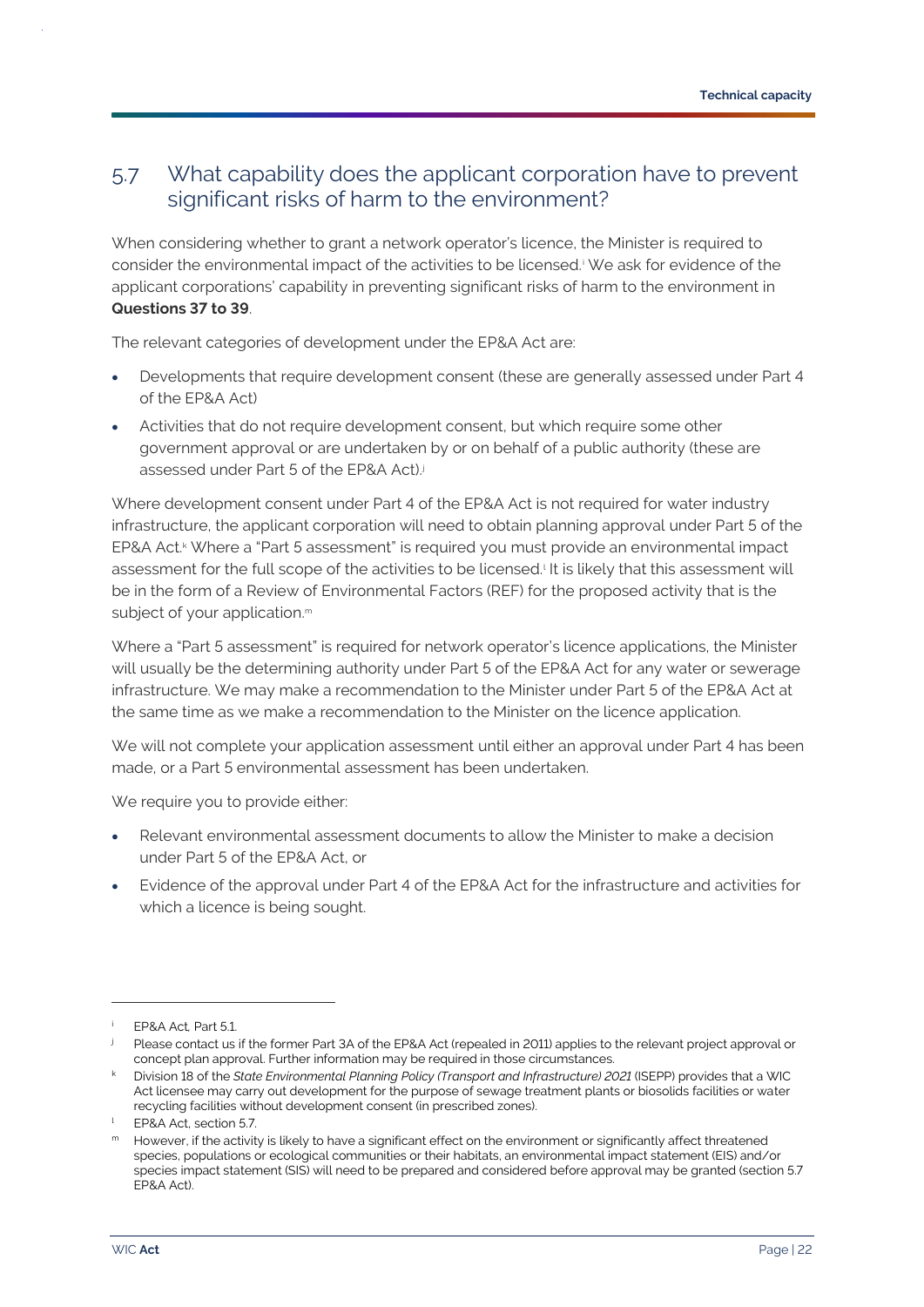The environmental assessment documents may include the following reports:

- REF (non-significant environmental effects) or an EIS (significant environmental effects)
- Associated consultant reports (e.g. noise, odour, biodiversity, flora and fauna studies etc)
- Land capability assessments (e.g. site suitability reports), Integrated Water Cycle Management Plans, Water Balances
- Any site contamination reports.

### 5.7.1 Approvals under Part 4 of the EP&A Act

Your application should identify the environmental planning instrument(s) applying to each infrastructure component of the project. Please indicate whether consent is required under these instruments and, if so, the specific infrastructure components for which consent is required.

If development consent been obtained for the project to which the infrastructure relates, please provide:

- Copies of, or links to, the consent(s), including subsequent approved modification(s), if any
- Details of the component infrastructure to which each consent applies
- Details identifying the provision(s) of the consent that apply to the particular component infrastructure.

If the applicant corporation is not the entity responsible for the entirety of the development, please identify the entities responsible for carrying out various parts of the development (including related entities, as applicable).

#### 5.7.2 Approvals under Part 5 of the EP&A Act or other approvals

If the scheme requires any other approval, consent, licence, permission or authorisation to proceed, please identify the required approvals and the relevant authority responsible for granting them.

If an environmental impact assessment has been carried out in relation to the scheme, please provide a copy of the assessment.

If there is a nominated determining authority in relation to the project under section 5.2 of the EP&A Act or former section 110A of the EP&A Act, please provide a copy of, or a reference to, the relevant Ministerial planning order.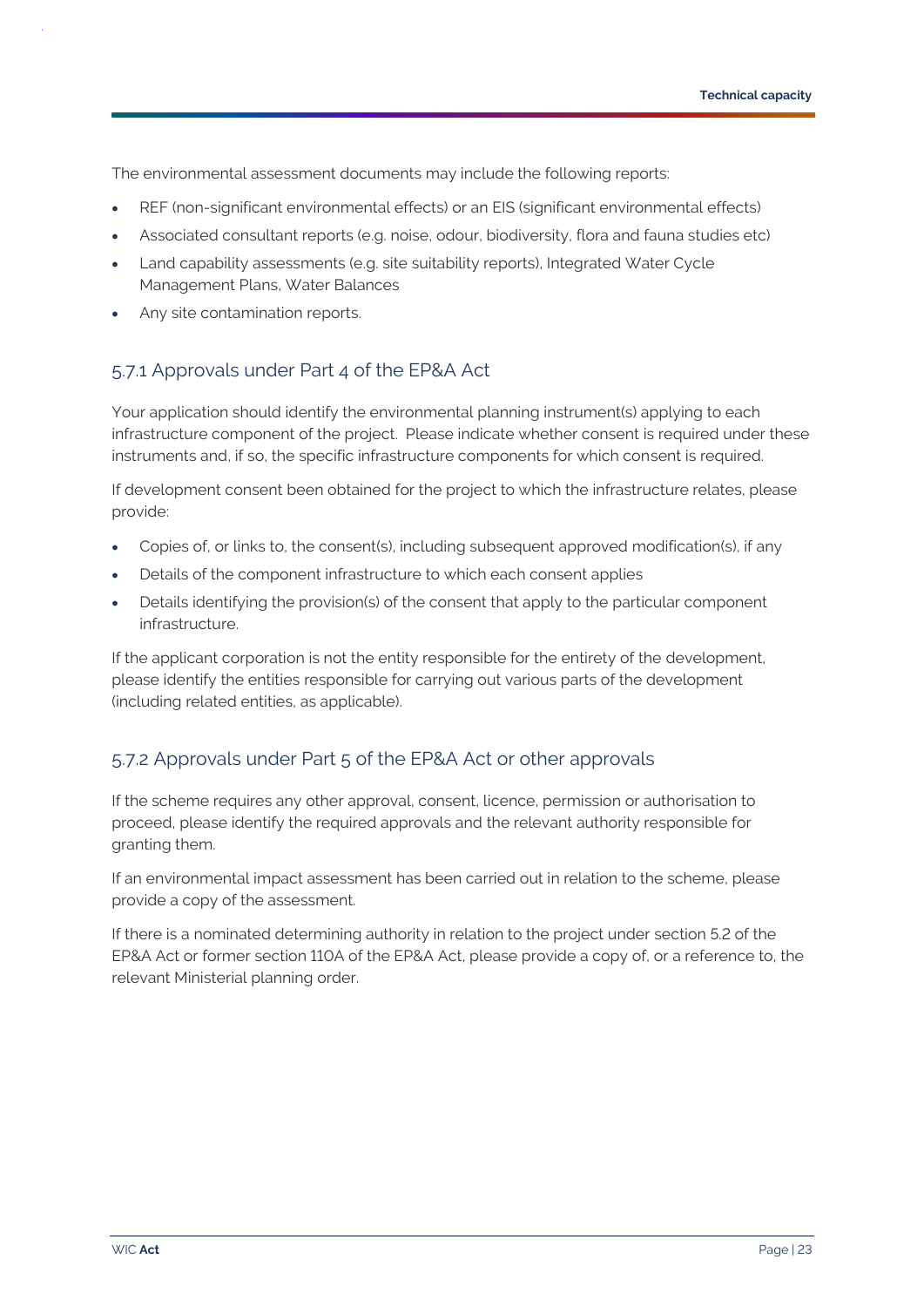### <span id="page-26-0"></span>5.8 What management plans does the application corporation need to have?

To assess the applicant corporation's technical capability, we will request evidence of various management plans, including:

- Infrastructure operating plans
- Water quality management plans (based on the 12 elements of the relevant guideline).<sup>n</sup>
- Sewage management plan, only required for schemes that collect, store, convey and/or treat sewage
- Retail Management Plan

These documents provide us with evidence of the applicant corporation's capacity to develop and implement these plans.

For licence variation applications, you should provide actual water quality plans, sewage management plans and infrastructure operating plans for the site.

#### Water Quality Plans

The evidence should be in the form of management plans for either the proposed scheme or other similar schemes undertaken by the applicant corporation, or in a comprehensive statement detailing the process by which the management plan will be developed. The applicant corporation needs to describe how the 12 elements of the ADWG/AGWR have been or will be addressed in the plans for the proposed scheme, in particular how and where the risk assessment has informed their water quality management plans.

### Infrastructure Operating Plans

The evidence may include examples of processes and procedures for either the proposed scheme or other similar schemes undertaken by the applicant corporation. The processes and/or procedures should demonstrate good operational practice, including life cycle planning, system redundancy, contingency planning, condition monitoring, management maintenance processes and processes of supporting skills needs. The examples should demonstrate links to a risk management process.

<sup>n</sup> For drinking water – *Australian Drinking Water Guideline* (ADWG). For recycled water *– Australian Guideline for Water Recycling* (AGWR)*.*